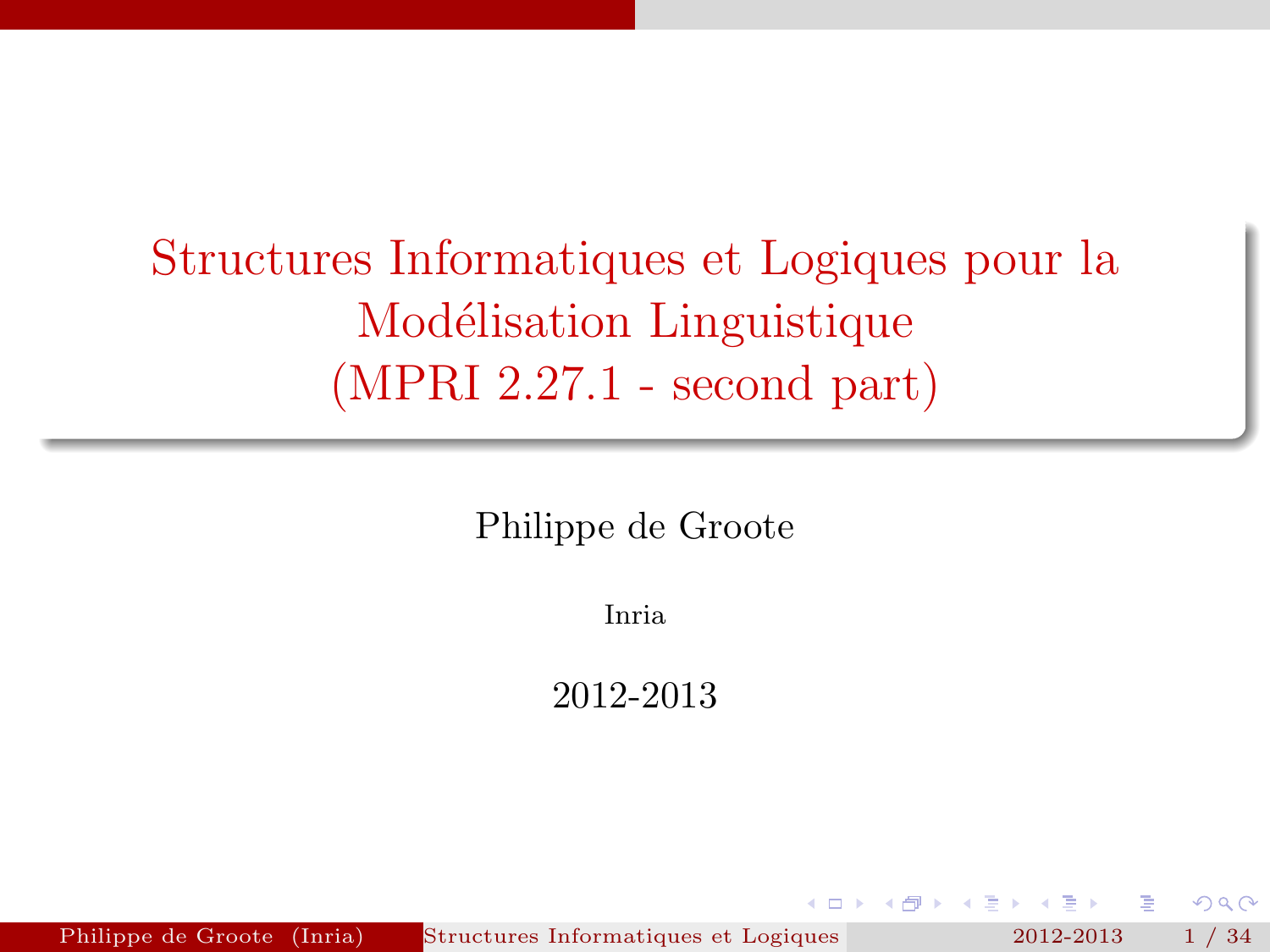# Semantic representations

# [Introduction](#page-2-0)

# [Modal logic](#page-5-0)

- [Possibility and necessity](#page-5-0)
- [Kripke semantics](#page-10-0)
- [Intension and extension](#page-15-0)

### 3 [Higher-order logic](#page-18-0)

- [Simply typed](#page-18-0)  $\lambda$ -calculus
- [Church's simple theory of types](#page-22-0)
- [Standard model](#page-26-0)
- [Inherent incompleteness](#page-29-0)
- **[Henkin Models](#page-32-0)**

 $QQ$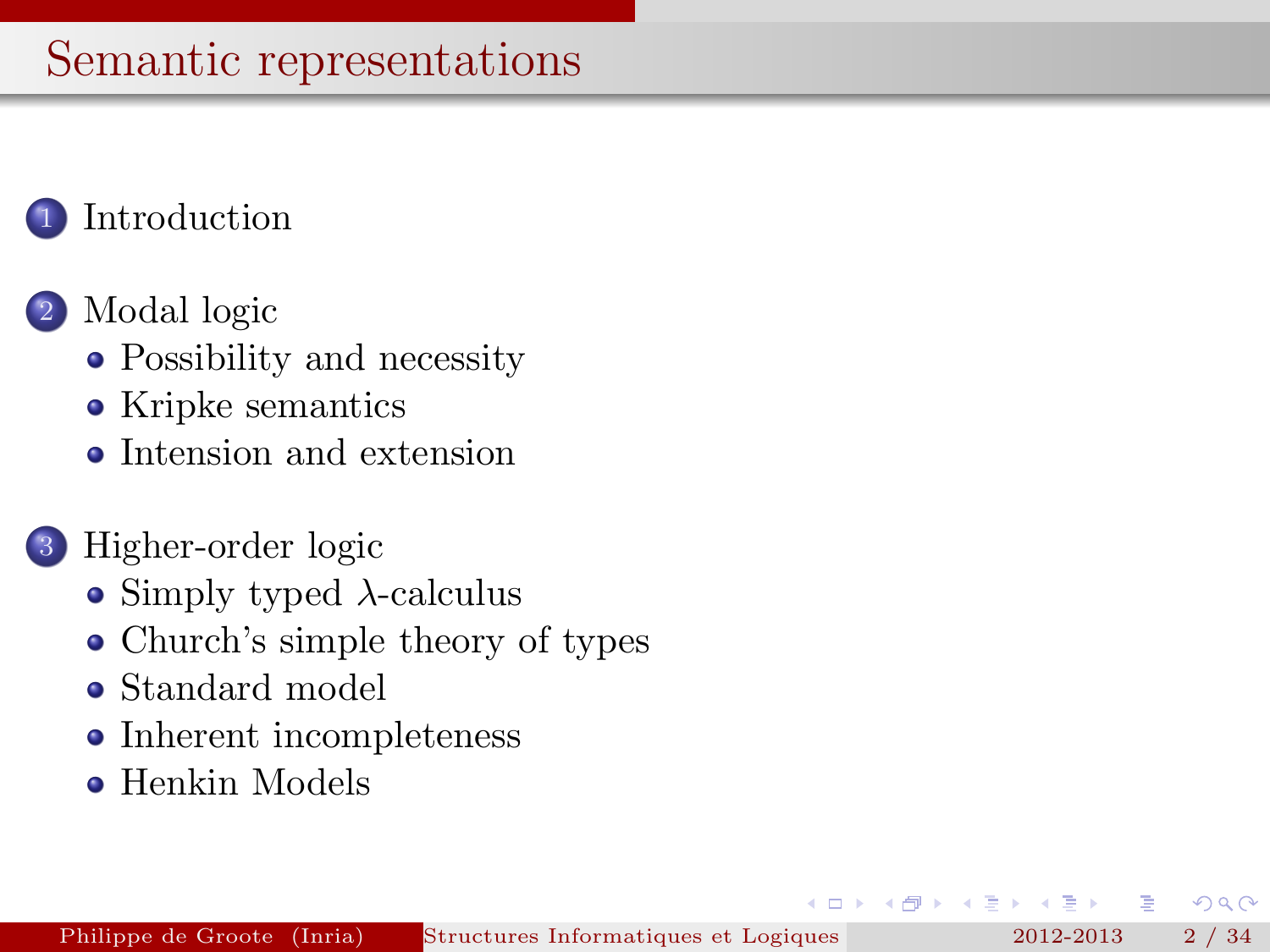

#### [Modal logic](#page-5-0)

- [Possibility and necessity](#page-5-0)
- [Kripke semantics](#page-10-0)
- [Intension and extension](#page-15-0)

### 3 [Higher-order logic](#page-18-0)

- [Simply typed](#page-18-0)  $\lambda$ -calculus
- [Church's simple theory of types](#page-22-0)
- [Standard model](#page-26-0)
- [Inherent incompleteness](#page-29-0)
- **[Henkin Models](#page-32-0)**

<span id="page-2-0"></span> $\Omega$ 

E

4. 重.  $\mathbf{p}_\mathrm{c}$ 

 $\overline{a}$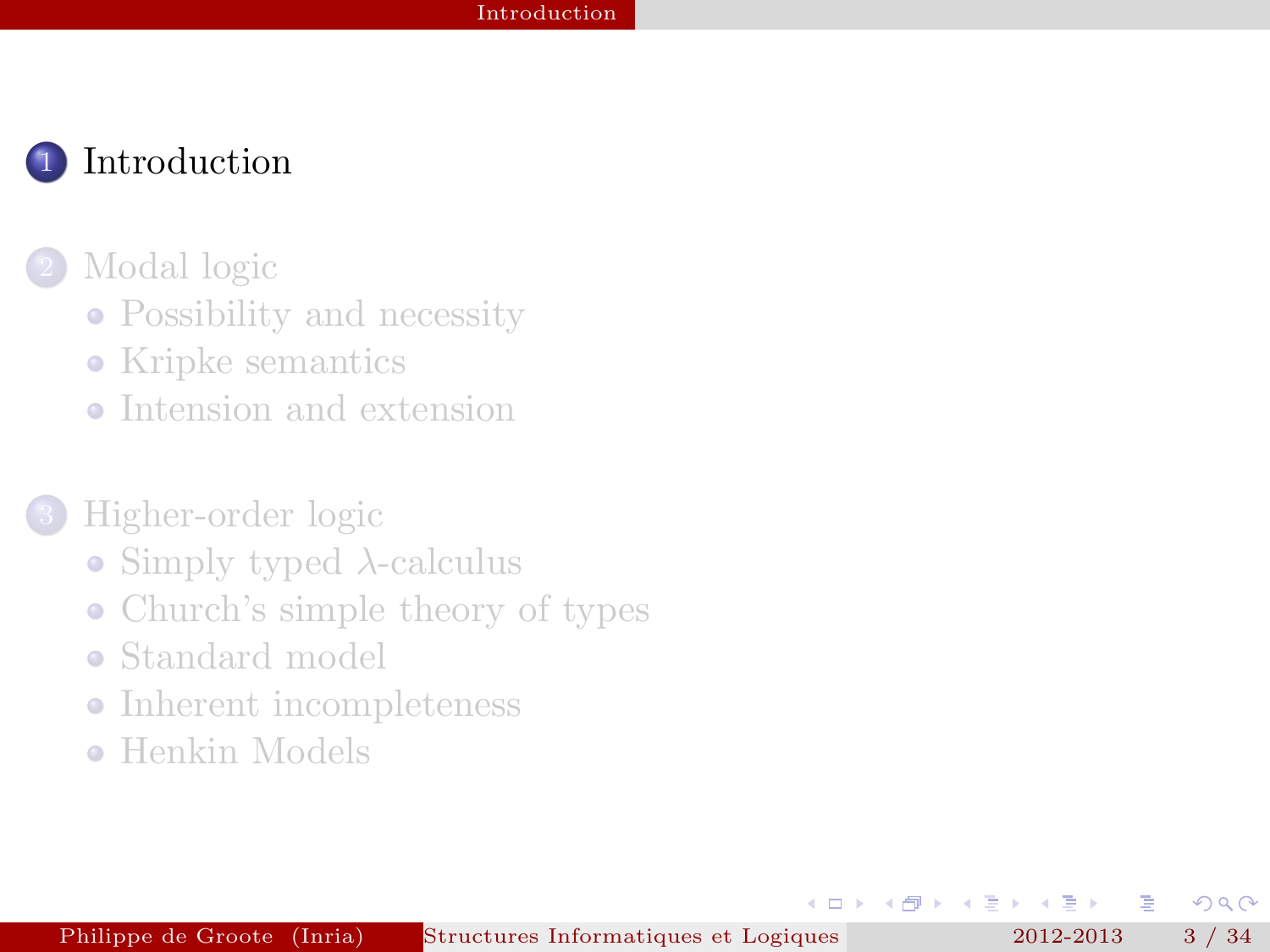- Semantics is the study of *meaning*.
- In this setting, the logical meaning of a declarative utterance is reduced to its truth conditions (truth conditional semantics).
- Model-theoretic semantics: the *logical* meaning of a declarative utterance is captured by the set of models that make valid the interpretation of this utterance.
- Proof-theoretic semantics: the *logical* meaning of a declarative utterance is captured by a logical formula.

 $\rightarrow$   $\equiv$   $\rightarrow$   $\rightarrow$   $\equiv$   $\rightarrow$ 

 $QQ$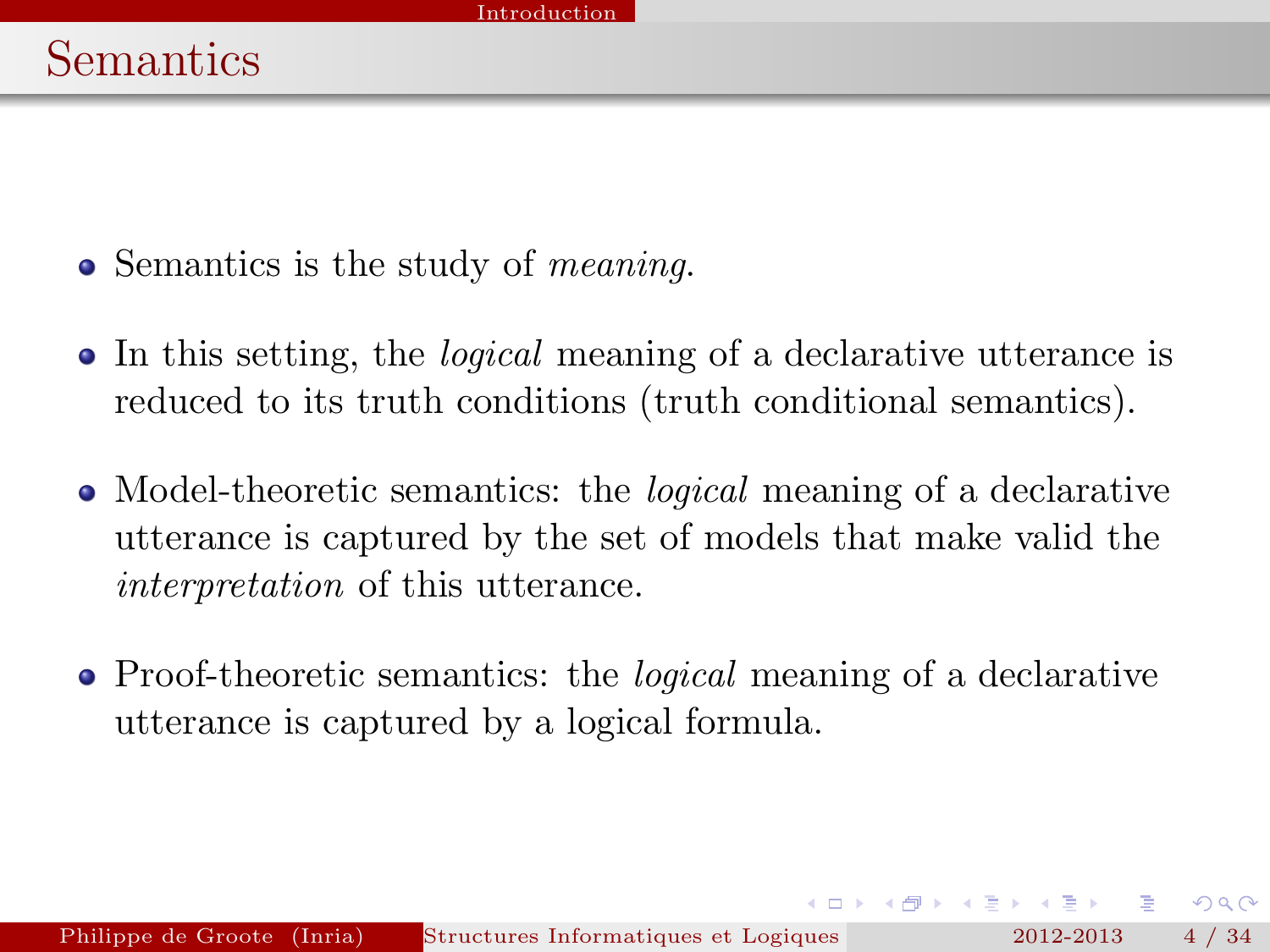John eats a red apple.

 $\exists x.\text{apple}(x) \land \text{eat}(j, x)$ 

Philippe de Groote (Inria) Structures Informatiques et Logiques pour la Modielisation Linguisticus et Logique (MPRI 2012-2013 - s. 1 34.1 - second particular particular et Logique (MPRI 2012-2013 - s. 1 34.1 - s. 1 34.1 -

G.

 $299$ 

→ 重 8 → 重 8

 $(0)$   $(0)$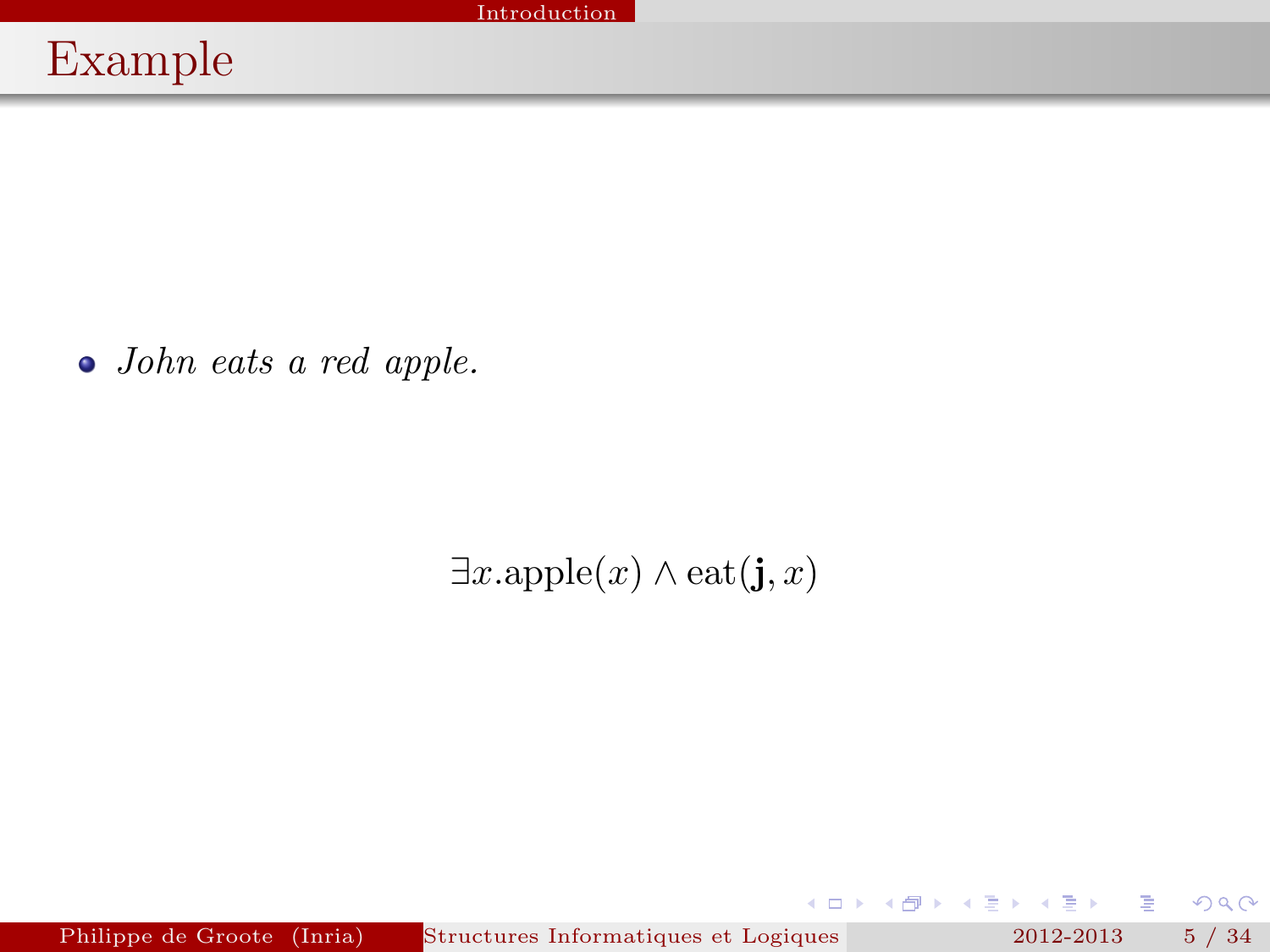# [Modal logic](#page-5-0)

- [Possibility and necessity](#page-5-0)
- [Kripke semantics](#page-10-0)
- [Intension and extension](#page-15-0)

### 3 [Higher-order logic](#page-18-0)

- [Simply typed](#page-18-0)  $\lambda$ -calculus
- [Church's simple theory of types](#page-22-0)
- [Standard model](#page-26-0)
- [Inherent incompleteness](#page-29-0)  $\bullet$
- **[Henkin Models](#page-32-0)**

<span id="page-5-0"></span> $\Omega$ 

E

4 重  $\mathbf{p}_\mathrm{c}$ 

 $\overline{a}$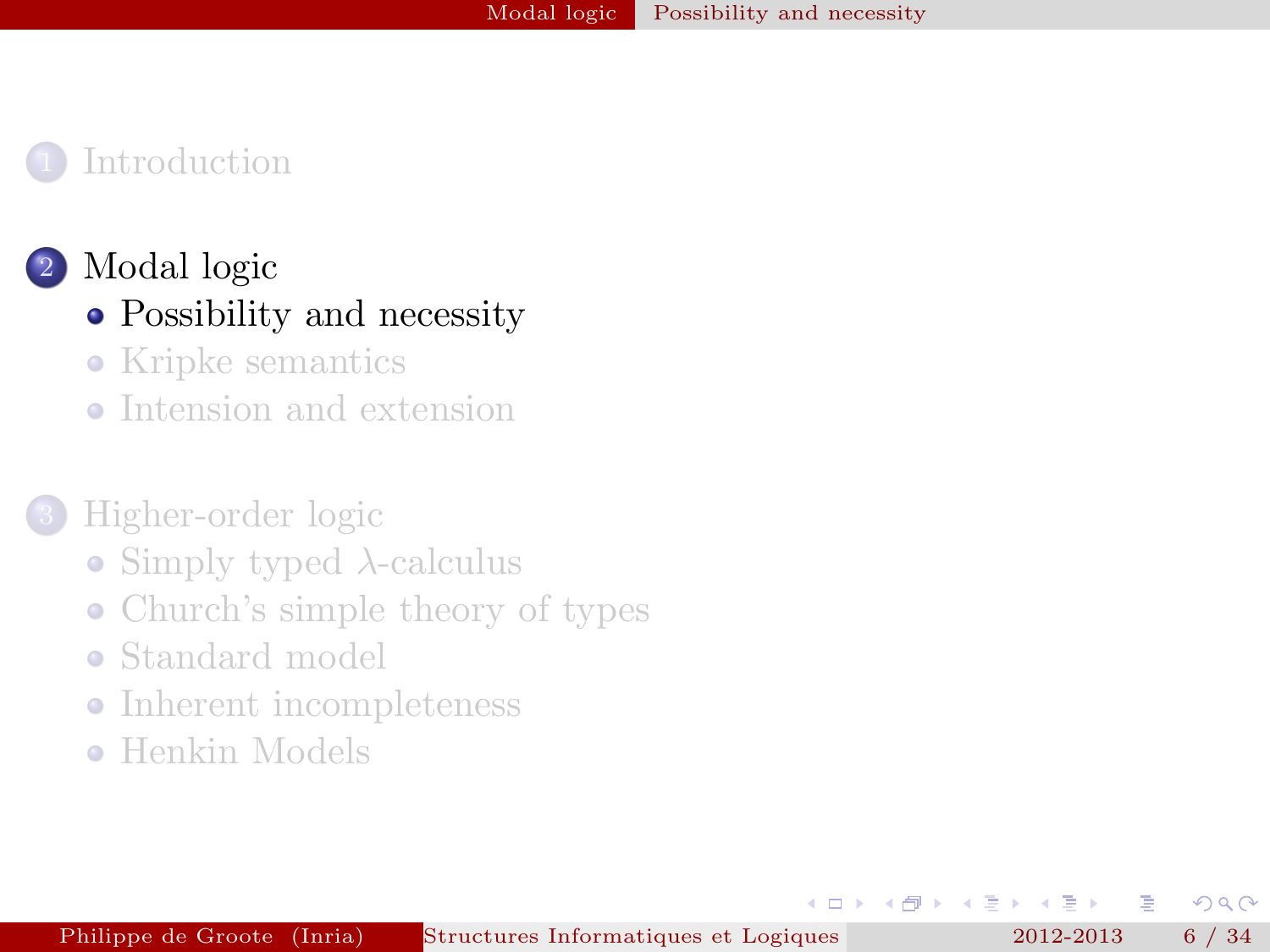- In a strict sense, modal logic is concerned with the study of statements and reasonings that involve the notions of necessity and possiblity
- In a more general sense, modal logic is concerned with the study of statements and reasonings that involve expressions (modals) that qualify the validity of a judgement:
	- Alethic logic: It is necessary that... It is possible that...
	- Deontic logic: It is mandatory that... It is allowed that...
	- Epistemic logic: Bob knows that... Bob ignores that...
	- $\bullet$  Temporal logic: It will always be the case that... It will eventually be the case that...

 $QQ$ 

 $(0,1)$   $(0,1)$   $(0,1)$   $(1,1)$   $(1,1)$   $(1,1)$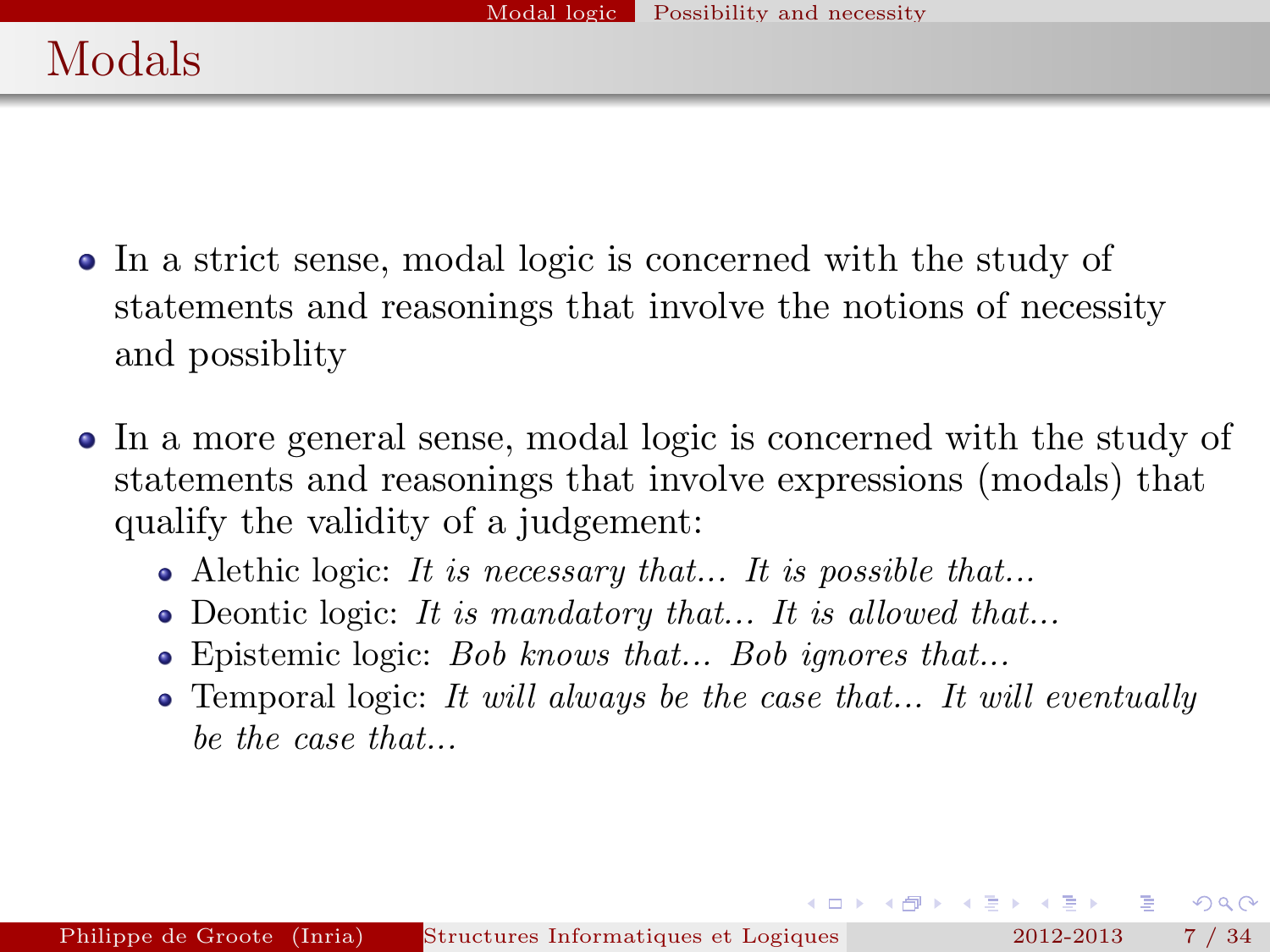# Leibniz



A proposition is necessarily true if it is true in all possible worlds.

A proposition is possibly true if it is true in at least one possible world.

G.W. von Leibniz (1646–1716)

Pangloss enseignait la métaphysico-théologo-cosmolo-nigologie. Il prouvait admirablement qu'il n'y a point d'effet sans cause, et que, dans ce meilleur des mondes possibles, le château de monseigneur le baron était le plus beau des châteaux et madame la meilleure des baronnes possibles.

Voltaire (Candide)

K ロ ⊁ K 何 ≯ K ヨ ⊁ K ヨ ⊁

 $QQ$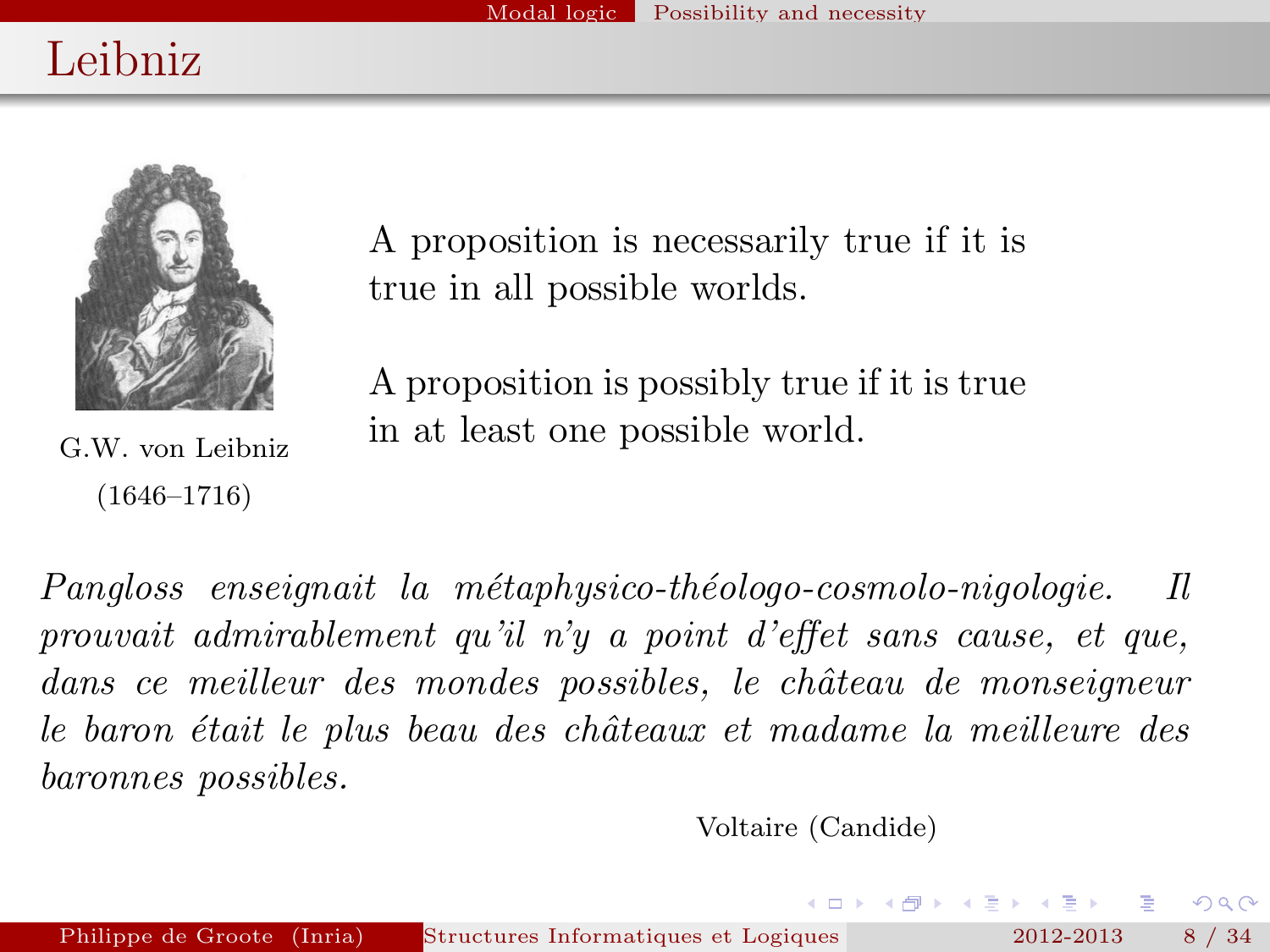# Formalization

### Syntax:

 $F \ ::= a \mid \neg F \mid F \vee F \mid \Box F$ 

Define the other connectives in the usual way. Define  $\Diamond A$  as  $\neg \Box \neg A$ .

 $\Box A$  stands for "necessarily A".  $\Diamond A$  stands for "possibly A".

# Validity:

let  $\mathcal{M} = \langle W, P \rangle$ , where W is a set of "possible worlds", and P is a function that asigns to each atomic proposition a subset of  $W$ .

- $\bullet \mathcal{M}, s \models a \text{ iff } s \in P(a).$
- $\bullet$   $\mathcal{M}, s \models \neg A$  iff not  $\mathcal{M}, s \models A$ .
- $\bullet$   $\mathcal{M}, s \models A \vee B$  iff either  $\mathcal{M}, s \models A$  or  $\mathcal{M}, s \models B$ , or both.
- $\bullet$  M,  $s \models \Box A$  iff for every  $t \in W$ ,  $\mathcal{M}, t \models A$ .

 $\Omega$ 

**K ロ ト K 倒 ト K ヨ ト K ヨ ト**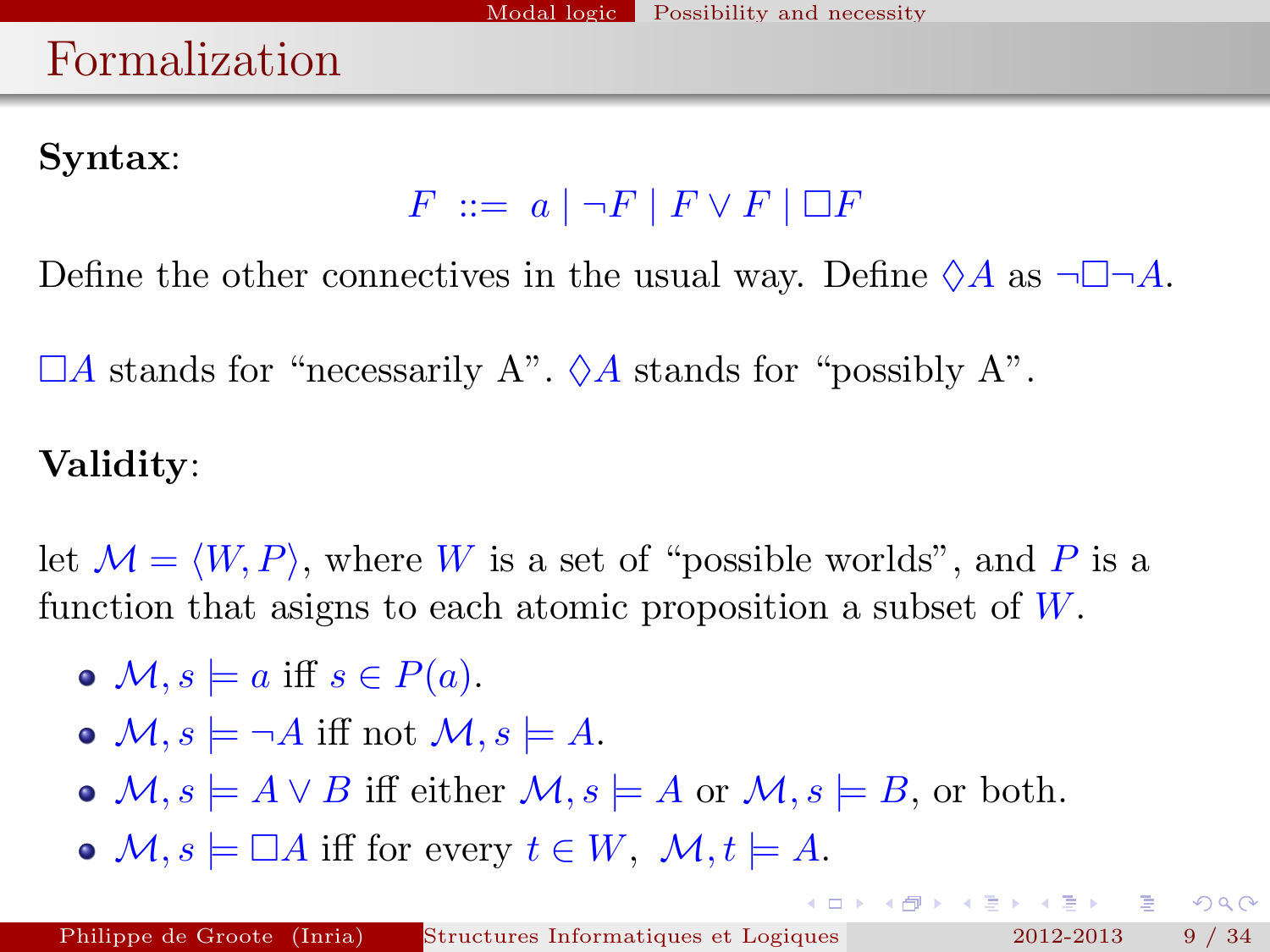# System S5

- (P) all propositional tautologies
- $(K) \square (A \supset B) \supset (\square A \supset \square B)$
- $(T)$   $\Box A \supset A$
- $(5)$   $\Diamond A \supset \Box \Diamond A$

Modus ponens:

| $A \supset B$ $A$            |  |
|------------------------------|--|
| B                            |  |
|                              |  |
| $\boldsymbol{A}$<br>$\Box A$ |  |

4.000

4 闯

不重 的人  $\rightarrow$   $\equiv$   $\rightarrow$  重

 $2Q$ 

Rule of necessitation: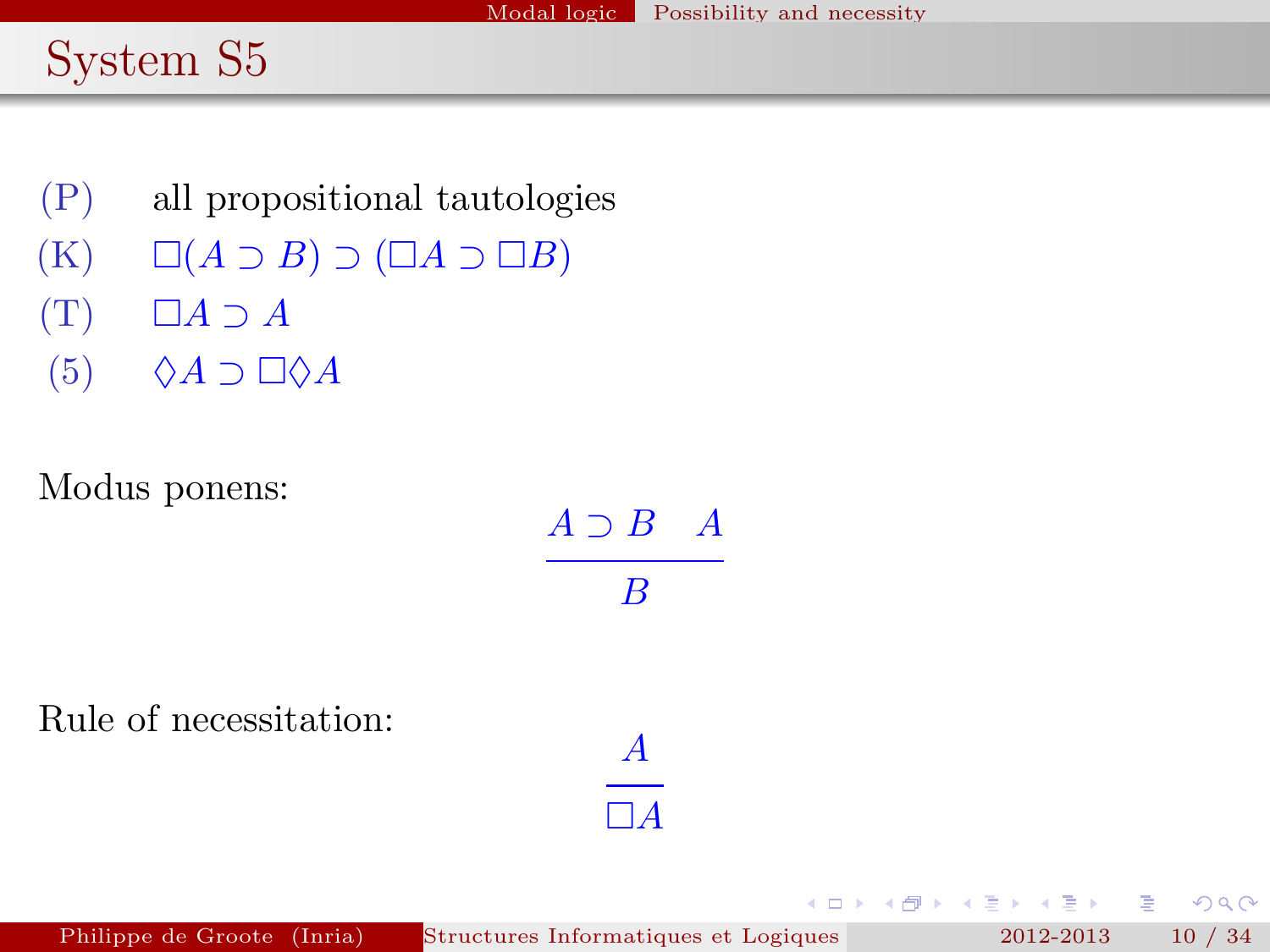#### [Modal logic](#page-5-0)

[Possibility and necessity](#page-5-0)

#### • [Kripke semantics](#page-10-0)

• [Intension and extension](#page-15-0)

### 3 [Higher-order logic](#page-18-0)

- [Simply typed](#page-18-0)  $\lambda$ -calculus
- [Church's simple theory of types](#page-22-0)
- [Standard model](#page-26-0)
- [Inherent incompleteness](#page-29-0)  $\bullet$
- **[Henkin Models](#page-32-0)**

舌

<span id="page-10-0"></span> $\Omega$ 

E

4. 重. **D** 

 $\overline{a}$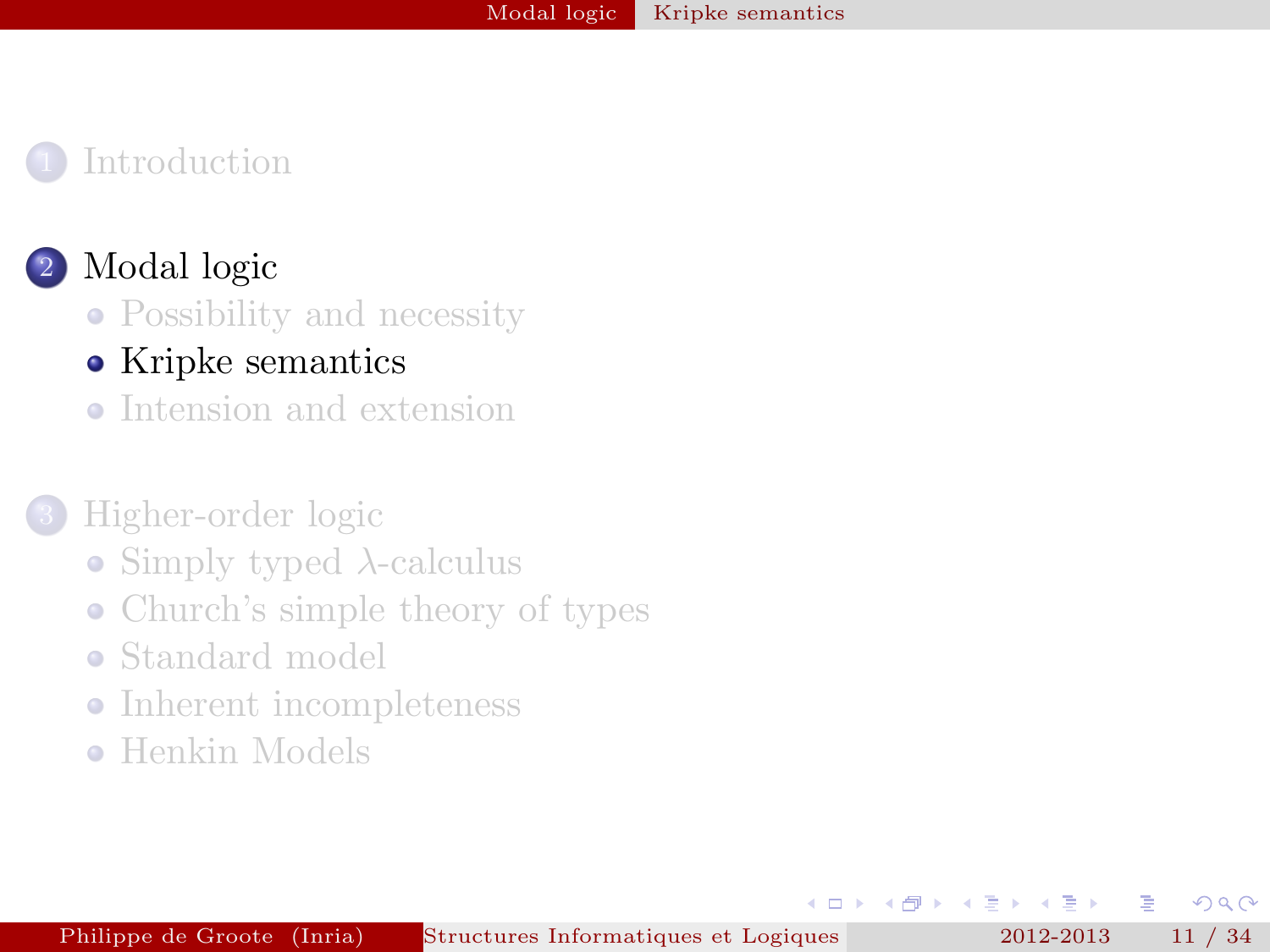let  $\mathcal{M} = \langle W, R, P \rangle$ , where W is a set of "possible worlds", R is a binary relation over  $W$ , and  $P$  is a function that asigns to each atomic proposition a subset of  $W$ .

- $\bullet \mathcal{M}, s \models \Box A$  iff for every  $t \in W$  such that  $sRt, \mathcal{M}, t \models A$ .
- $\bullet \mathcal{M}, s \models \Diamond A$  iff for some  $t \in W$  such that  $sRt, \mathcal{M}, t \models A$ .

 $E = \Omega Q$ 

**K ロ ト K 倒 ト K ヨ ト K ヨ ト**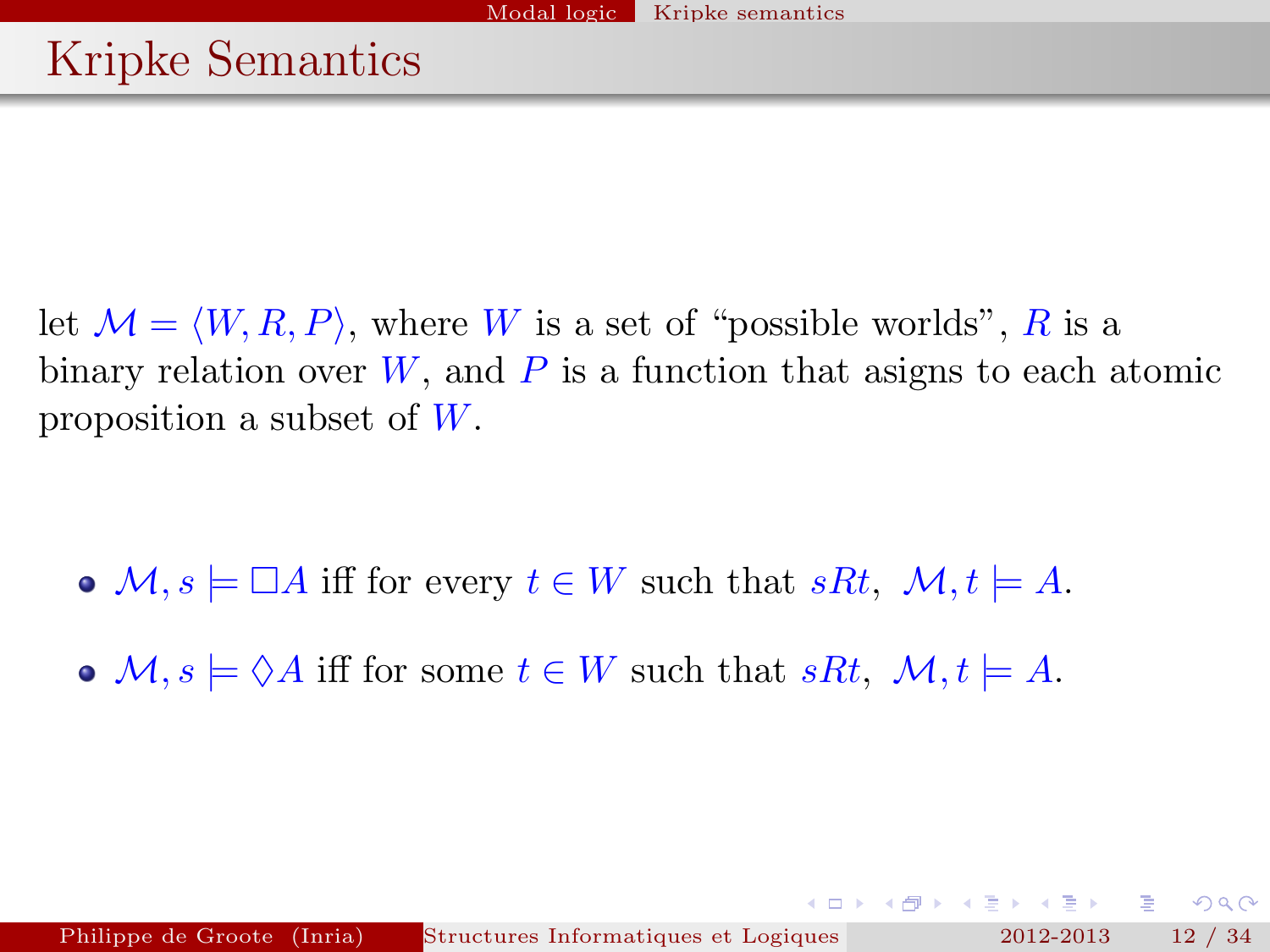# System K

(P) all propositional tautologies  $(K) \square (A \supset B) \supset (\square A \supset \square B)$ 

Modus ponens:

| $A \supset$<br>В | $\boldsymbol{A}$ |
|------------------|------------------|
| В                |                  |

A  $\Box A$ 

 $\rightarrow$   $\Rightarrow$   $\rightarrow$ 

重

 $2Q$ 

不重 的

 $(1 - 1)$ 

Rule of necessitation:

Philippe de Groote (Inria) Structures Informatiques et Logiques pour la Modielisation Linguisticus et Logique (MPRI 2012-2013 13 / 34.1 - second particular particular et Logique (MPRI 2012-2013 - 13 / 34.1 - second particu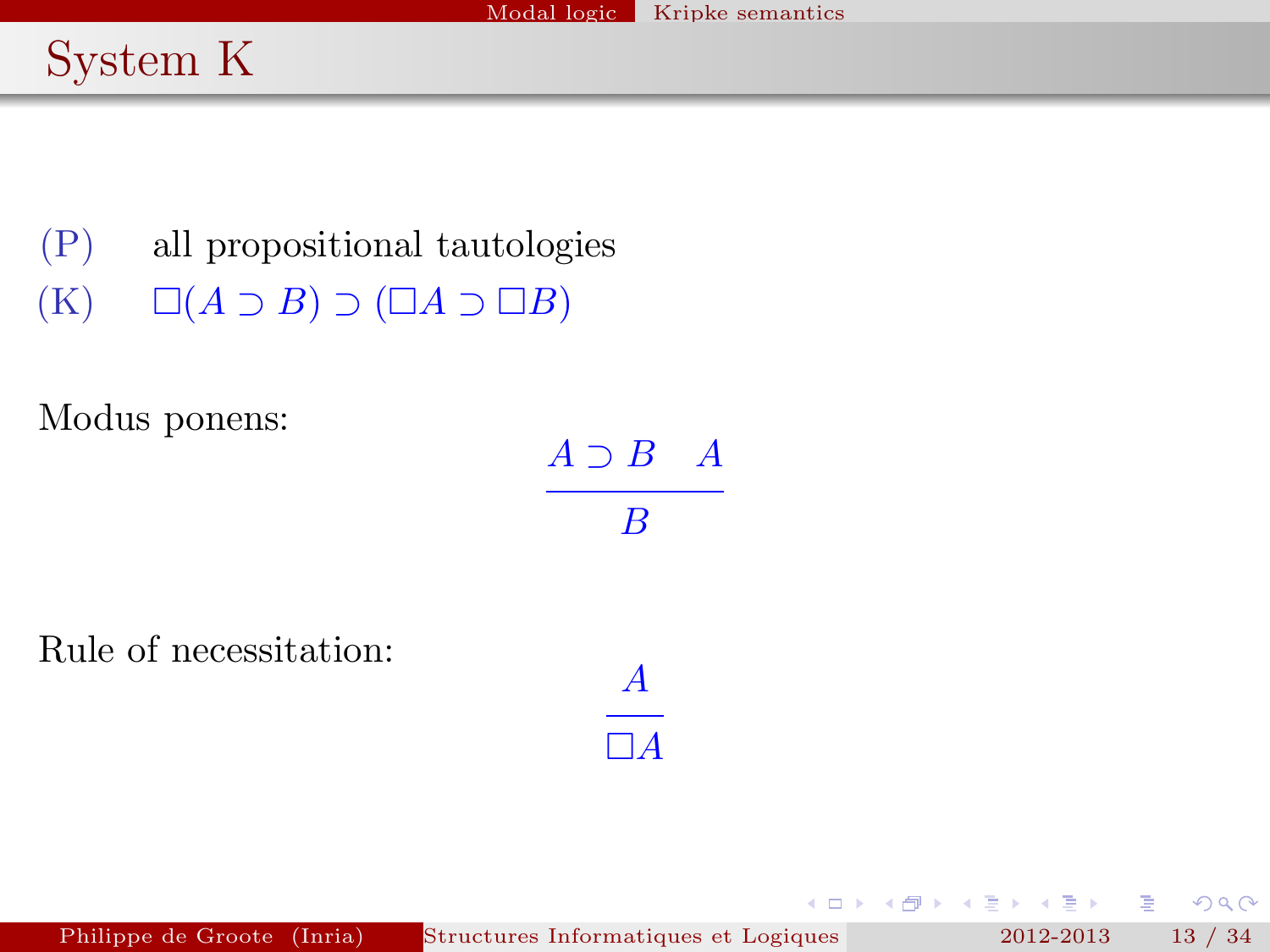The following theorems of S5 are not valid in the class of all Kripke models:

- $(D)$   $\Box A \supset \Diamond A$
- $(T)$   $\Box A \supset A$
- $(B)$   $A \supset \Box \Diamond A$
- $(4)$   $\Box A \supset \Box \Box A$
- $(5)$   $\Diamond A \supset \Box \Diamond A$

A binary relation  $R \subset W \times W$  is serial if and only if for every  $s \in W$ there exists  $t \in W$  such that  $sRt$ .

 $\left\{ \bigoplus_{i=1}^n \mathbb{1} \right\} \rightarrow \left\{ \bigoplus_{i=1}^n \mathbb{1} \right\} \rightarrow \left\{ \bigoplus_{i=1}^n \mathbb{1} \right\}$ 

重

 $2Q$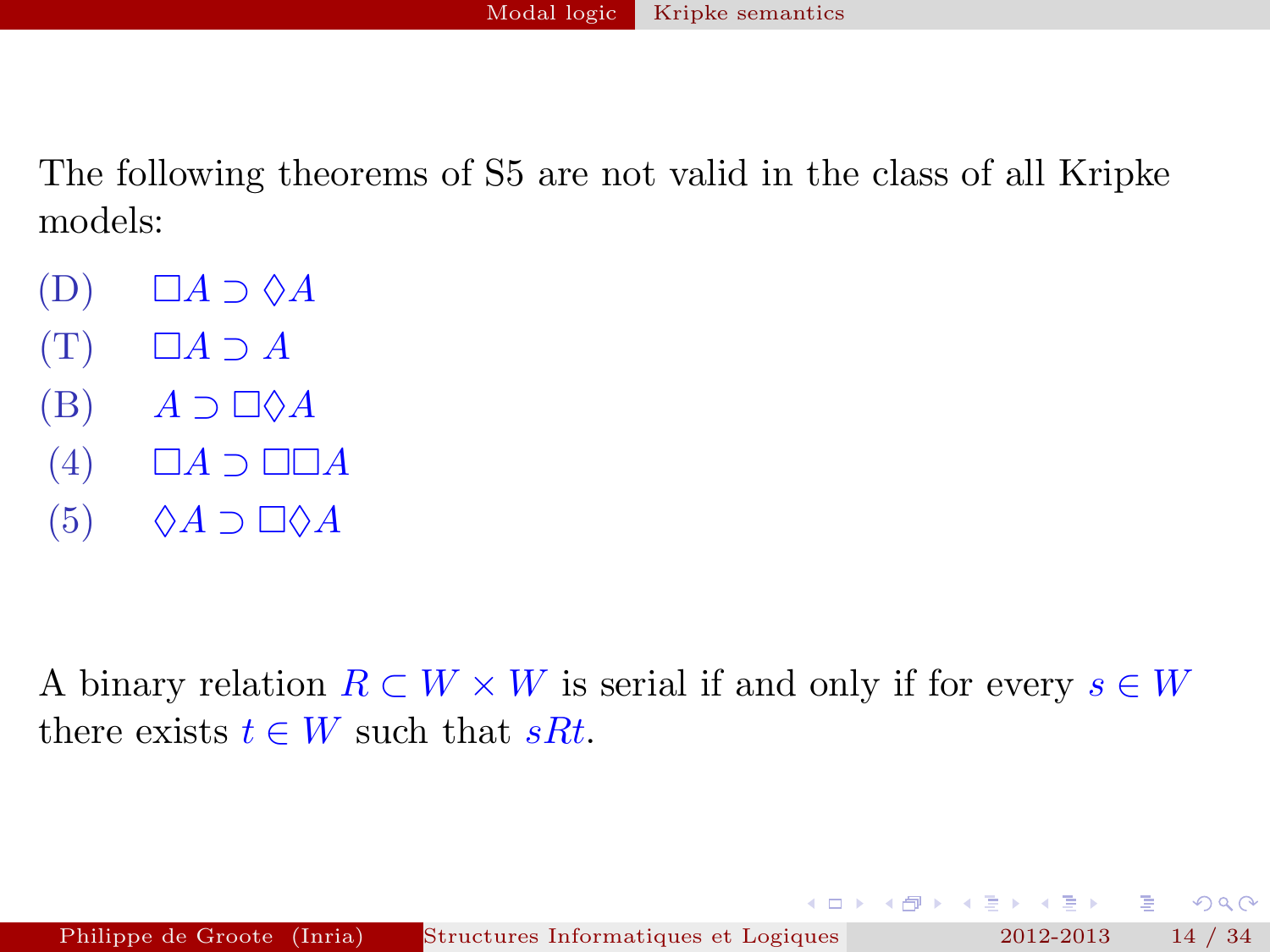# Some well-known systems

| KD         | basic deontic logic | serial                           |
|------------|---------------------|----------------------------------|
| KT.        | basic alethic logic | reflexive                        |
| <b>KTB</b> | Brouwersche system  | reflexive, symmetric             |
| KT4        | Lewis' S4           | reflexive, transitive            |
| KT5        | Lewis' S5           | reflexive, symmetric, transitive |

Philippe de Groote (Inria) Structures Informatiques et Logiques pour la Modielisation Linguisticus (MPRI 2012-2013 15 / 34.1 - second particular particular et Logique (MPRI 2012-2013 15 / 34.1 - second particular et Logiqu

重

 $299$ 

 $4$  ロ )  $4$  何 )  $4$  글 )  $4$  글 )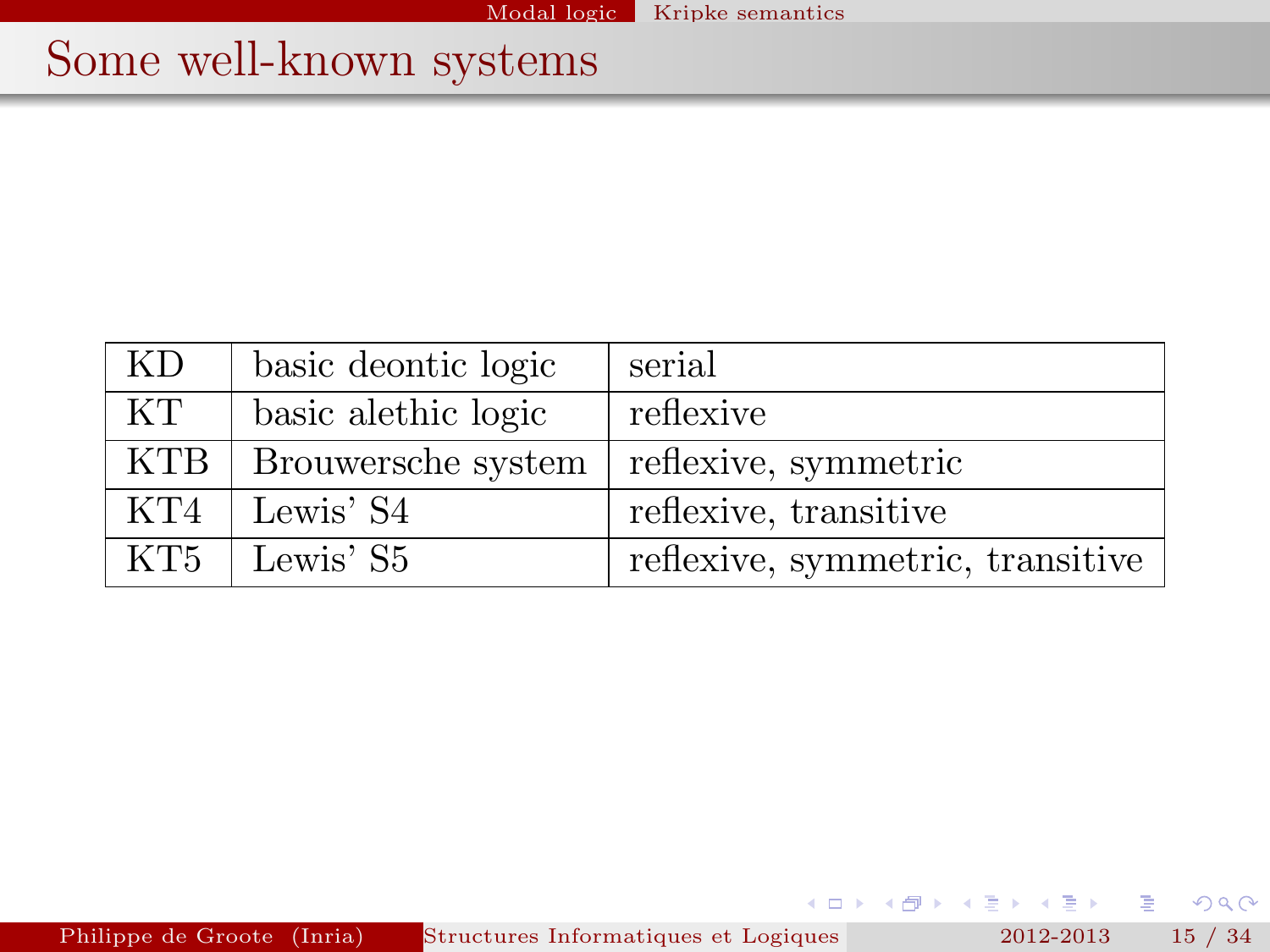#### [Modal logic](#page-5-0)

- [Possibility and necessity](#page-5-0)
- [Kripke semantics](#page-10-0)
- [Intension and extension](#page-15-0)

#### 3 [Higher-order logic](#page-18-0)

- [Simply typed](#page-18-0)  $\lambda$ -calculus
- [Church's simple theory of types](#page-22-0)
- [Standard model](#page-26-0)
- [Inherent incompleteness](#page-29-0)
- **[Henkin Models](#page-32-0)**

舌

<span id="page-15-0"></span> $\Omega$ 

E

4 三 下

 $\overline{a}$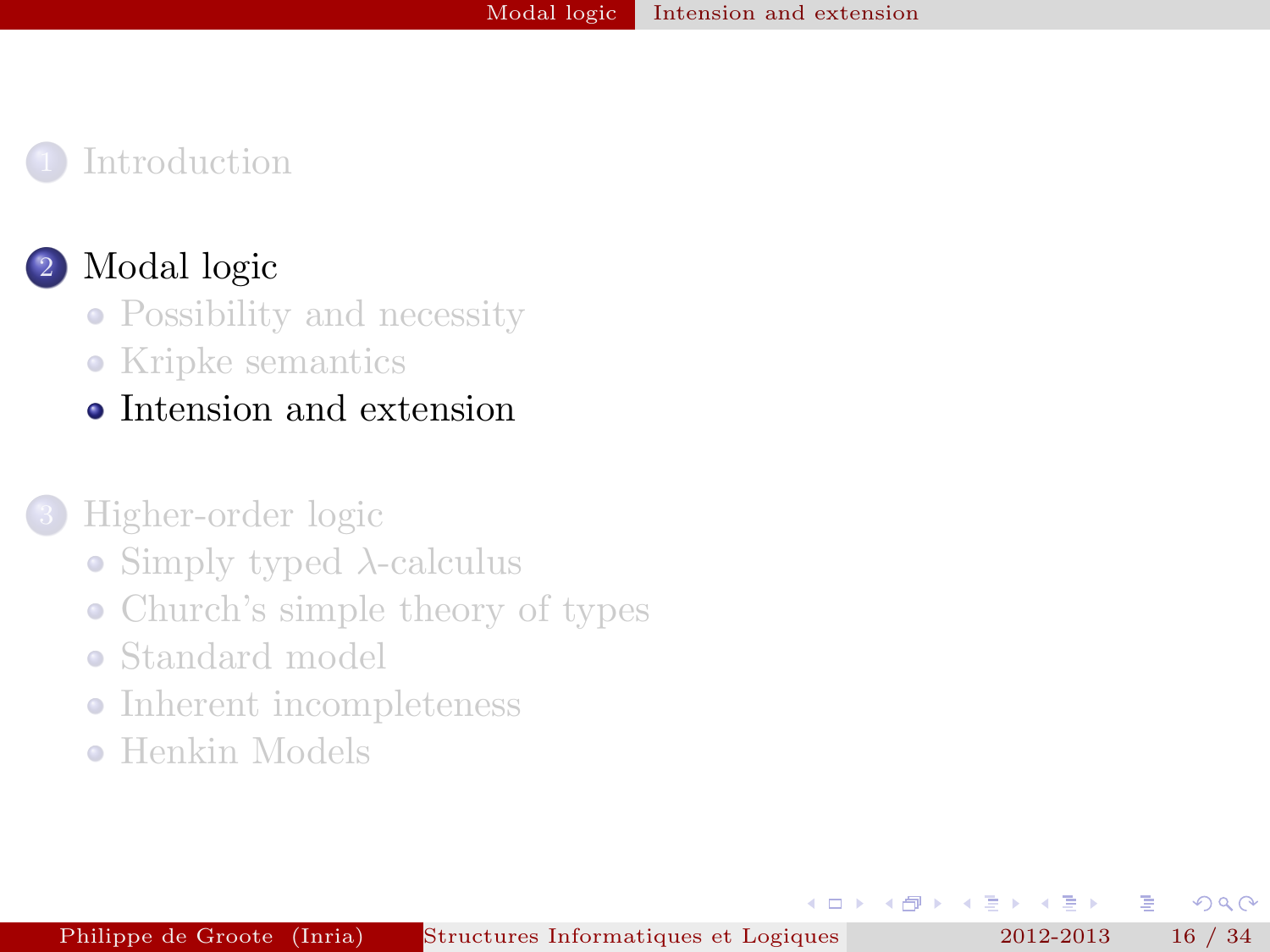# Sinn und bedeutung



F.L.G. Frege (1848–1925)

Sinn (sense)/Bedeutung (reference) — Frege Intension/Extension — Carnap

According to Frege, the sense of an expression is its "mode of presentation", while the reference or denotation of an expression is the object it refers to.

For instance, both expressions " $1 + 1$ " and "2" have the same denotation but not the same sense.

 $QQ$ 

- イ押 トーイヨ トーイヨ ト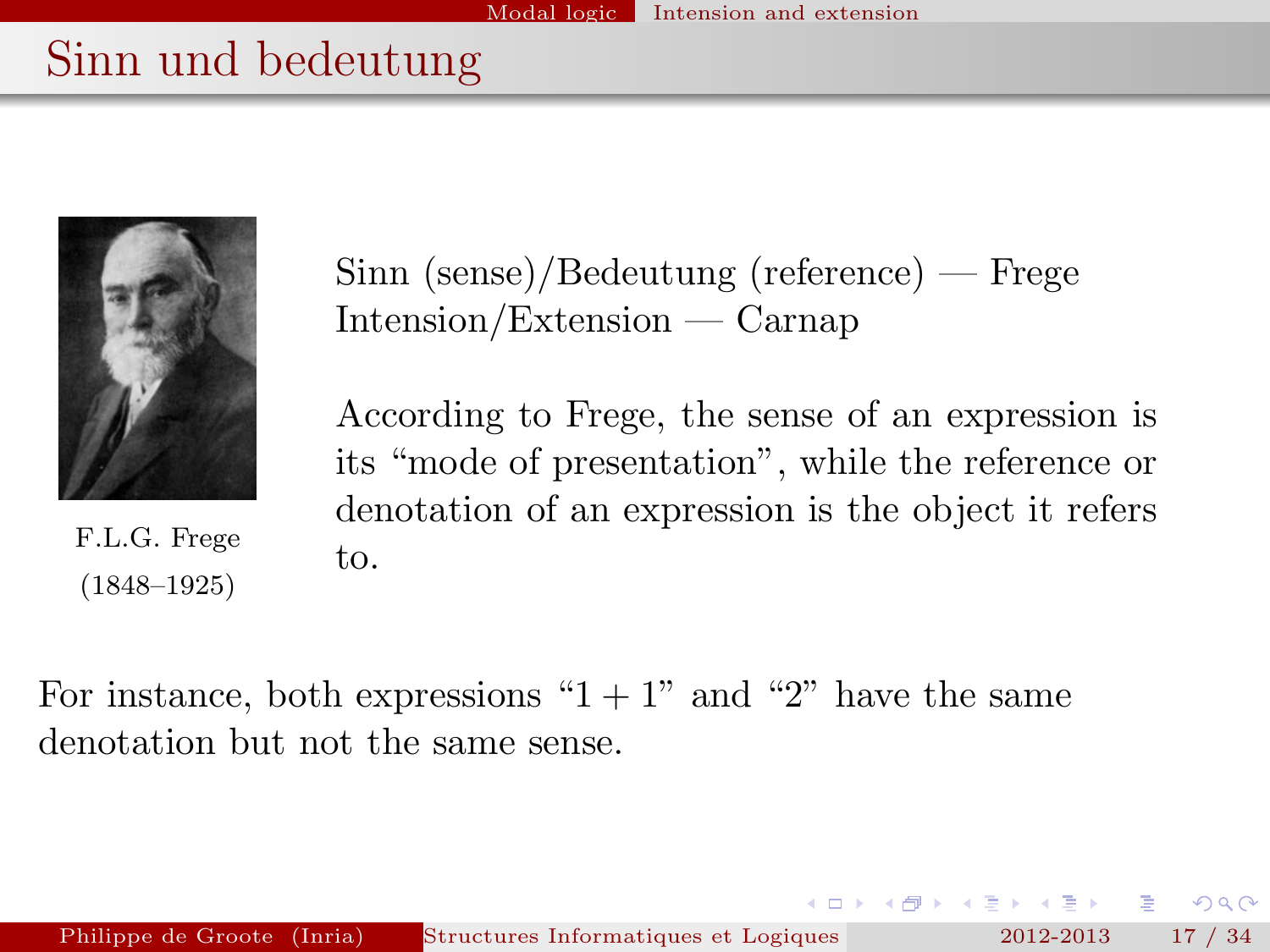# Intensional proposition

An intensional proposition is a proposition whose validity is not invariant under extensional substitution.

Frege gives the example of "the morning star" and "the evening star" which both refer to the planet Venus.

Compare "the morning star is the evening star" with "John does not know that the morning star is the evening star".

 $QQ$ 

**A BAKABA**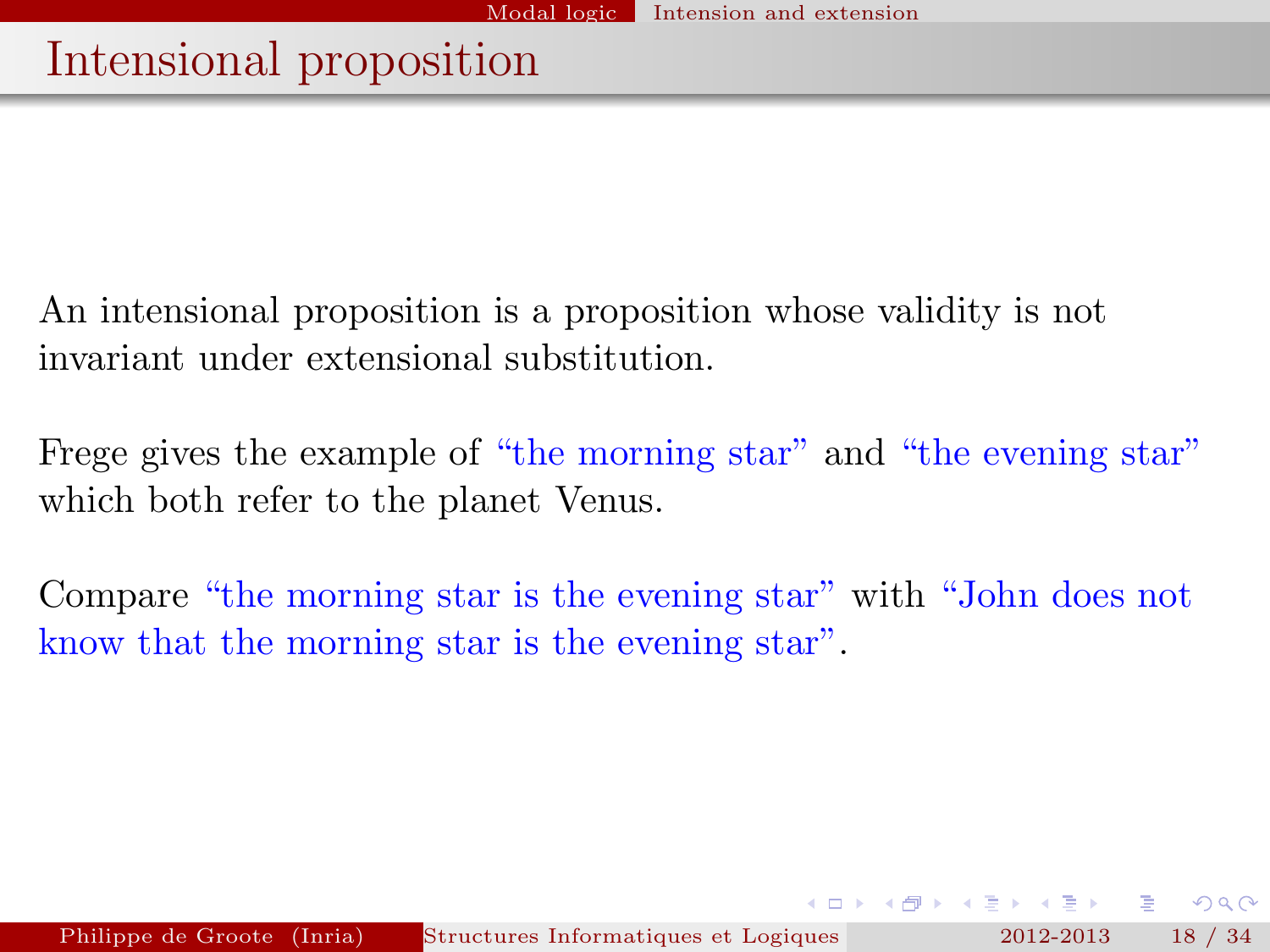#### [Modal logic](#page-5-0)

- [Possibility and necessity](#page-5-0)
- [Kripke semantics](#page-10-0)
- [Intension and extension](#page-15-0)

#### 3 [Higher-order logic](#page-18-0)

### • [Simply typed](#page-18-0)  $\lambda$ -calculus

- [Church's simple theory of types](#page-22-0)
- [Standard model](#page-26-0)
- [Inherent incompleteness](#page-29-0)  $\bullet$
- **[Henkin Models](#page-32-0)**

舌

4 重 **B** 

 $\overline{a}$ 

<span id="page-18-0"></span> $\Omega$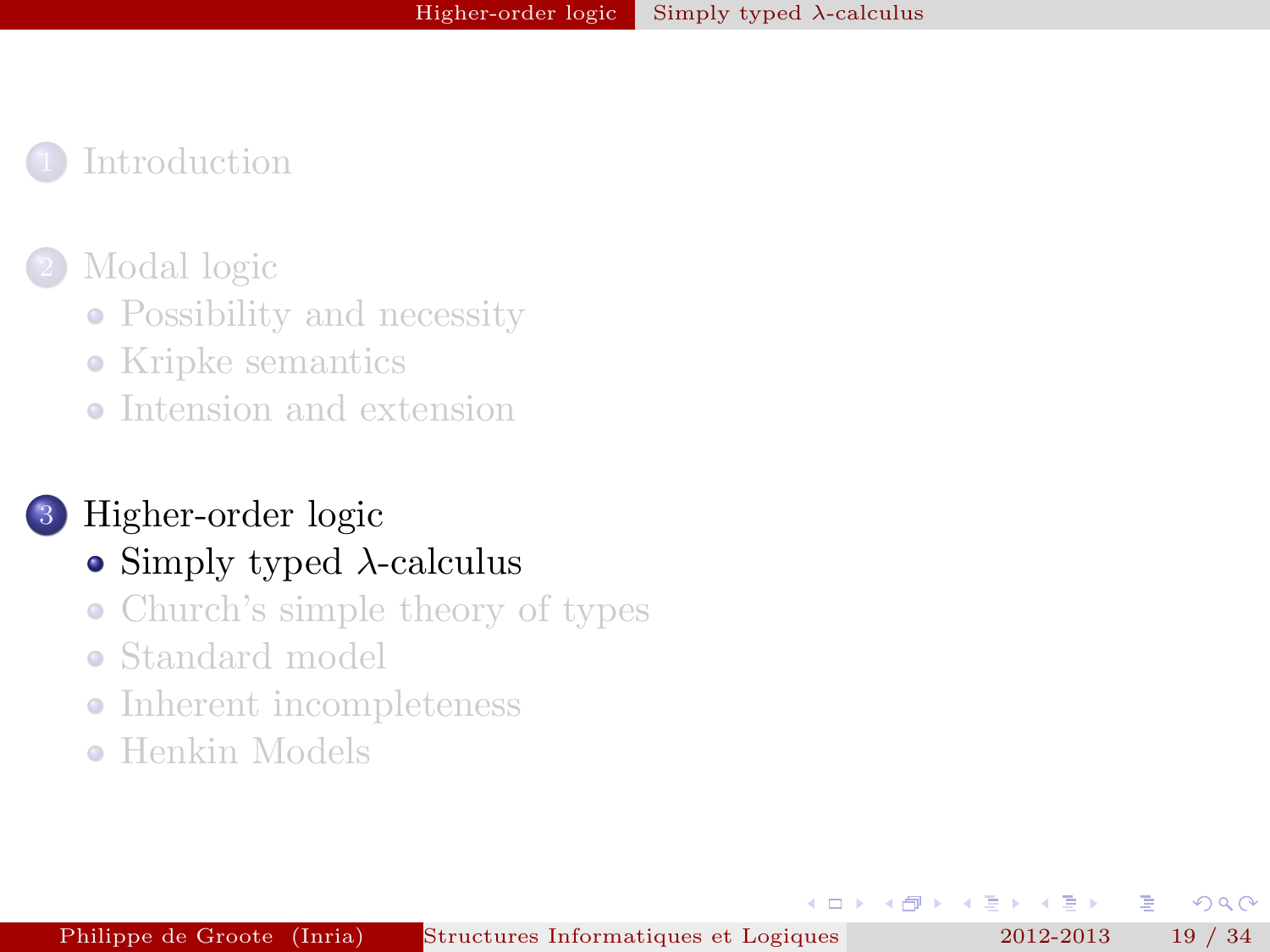# What is lambda-calculus?

- An intensional theory of functions.
- A simple functional programming language.
- A theory of free- and bound-variables, of scope and substitution.
- The keystone of higher-order syntax and higher-order logic.
- The algebra of natural-deduction proofs.

 $QQ$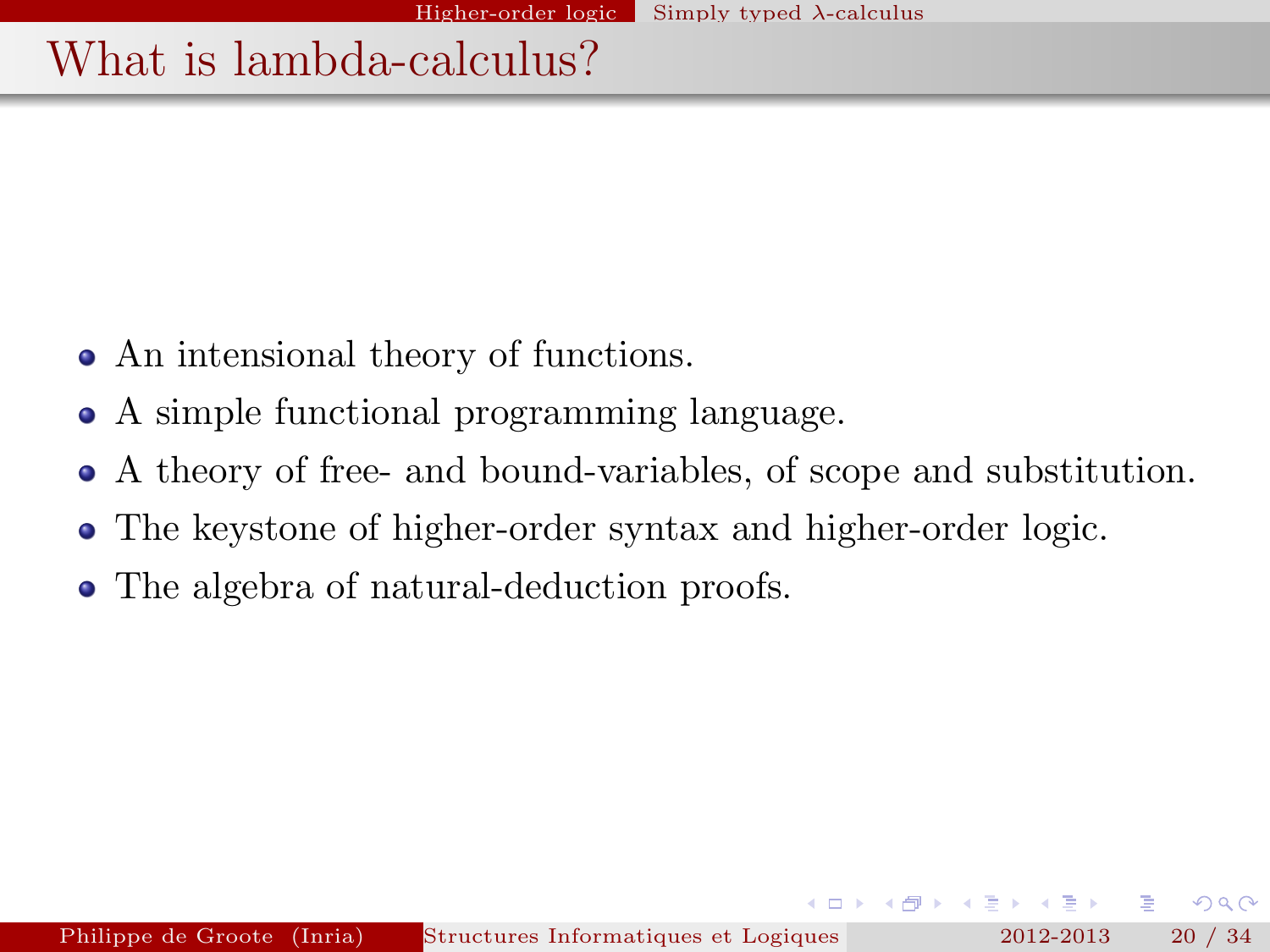# Syntax

### Terms:

 $T := x \mid \lambda x \cdot T \mid (TT)$ 

 $\lambda$  is a binder: thre free occurrences of x in t are bound in  $\lambda x$ .

Warning: You should solve, once and for all, any problem you could have with the notions of free and bound occurrences of variables.

Reduction rule:  $(\lambda x. t) u \rightarrow_\beta t [x := u]$ 

Church-Rosser Theorem: For all  $\lambda$ -terms t, u, and v such that:

 $t \rightarrow_{\beta} u$  and  $t \rightarrow_{\beta} v$ 

there exists a  $\lambda$ -term w such that:

 $u \rightarrow_{\beta} w$  and  $v \rightarrow_{\beta} w$ 

K □ X K @ X K 할 X K 할 X \_ 할 X YO Q @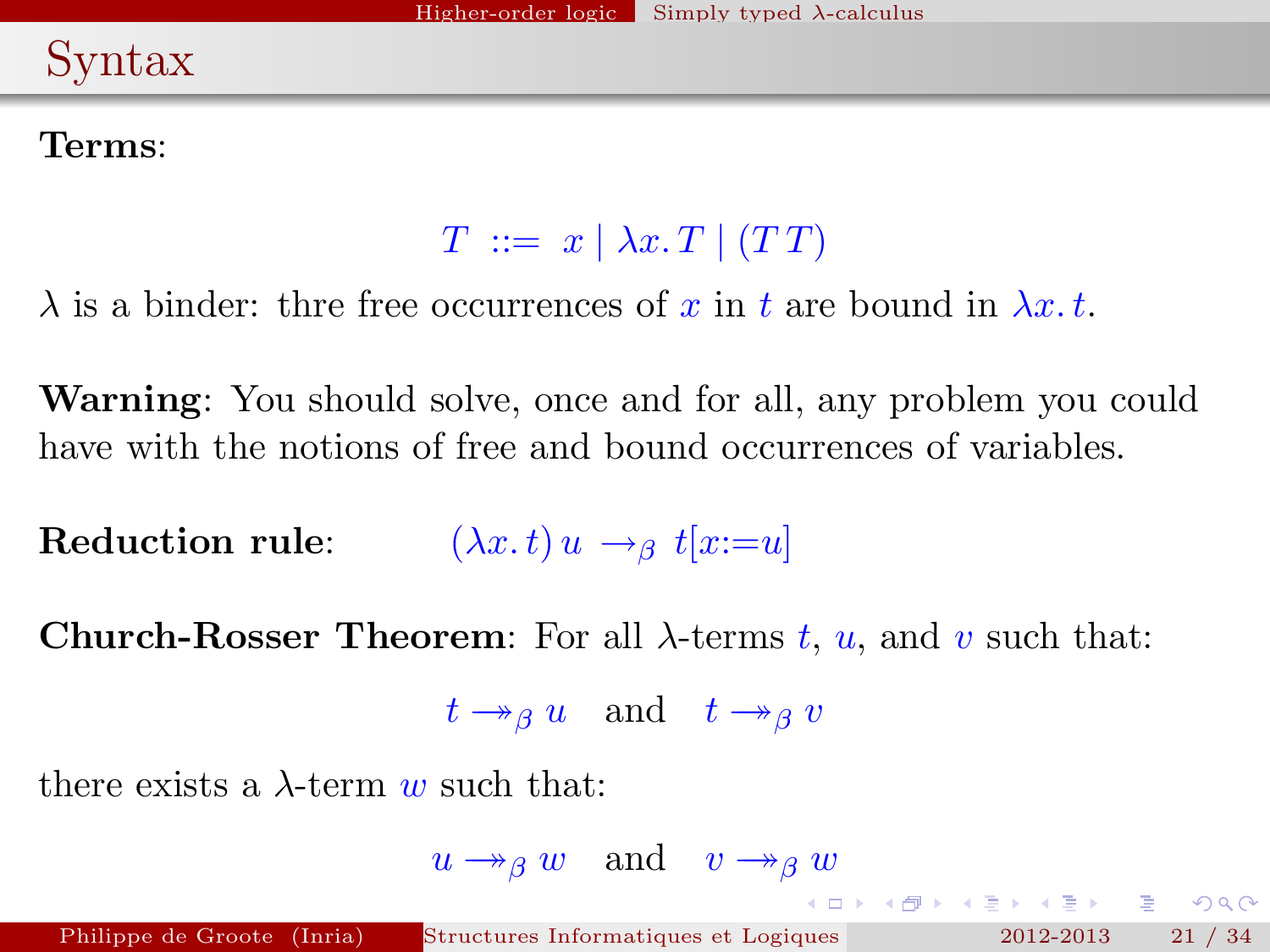# Typing rules



Strong-Normalisation Theorem: There is no infinite reduction sequence.

Philippe de Groote (Inria) Structures Informatiques et Logiques 2012-2013 22 / 34

イロメ イ押メ イヨメ イヨメ

重。

 $2Q$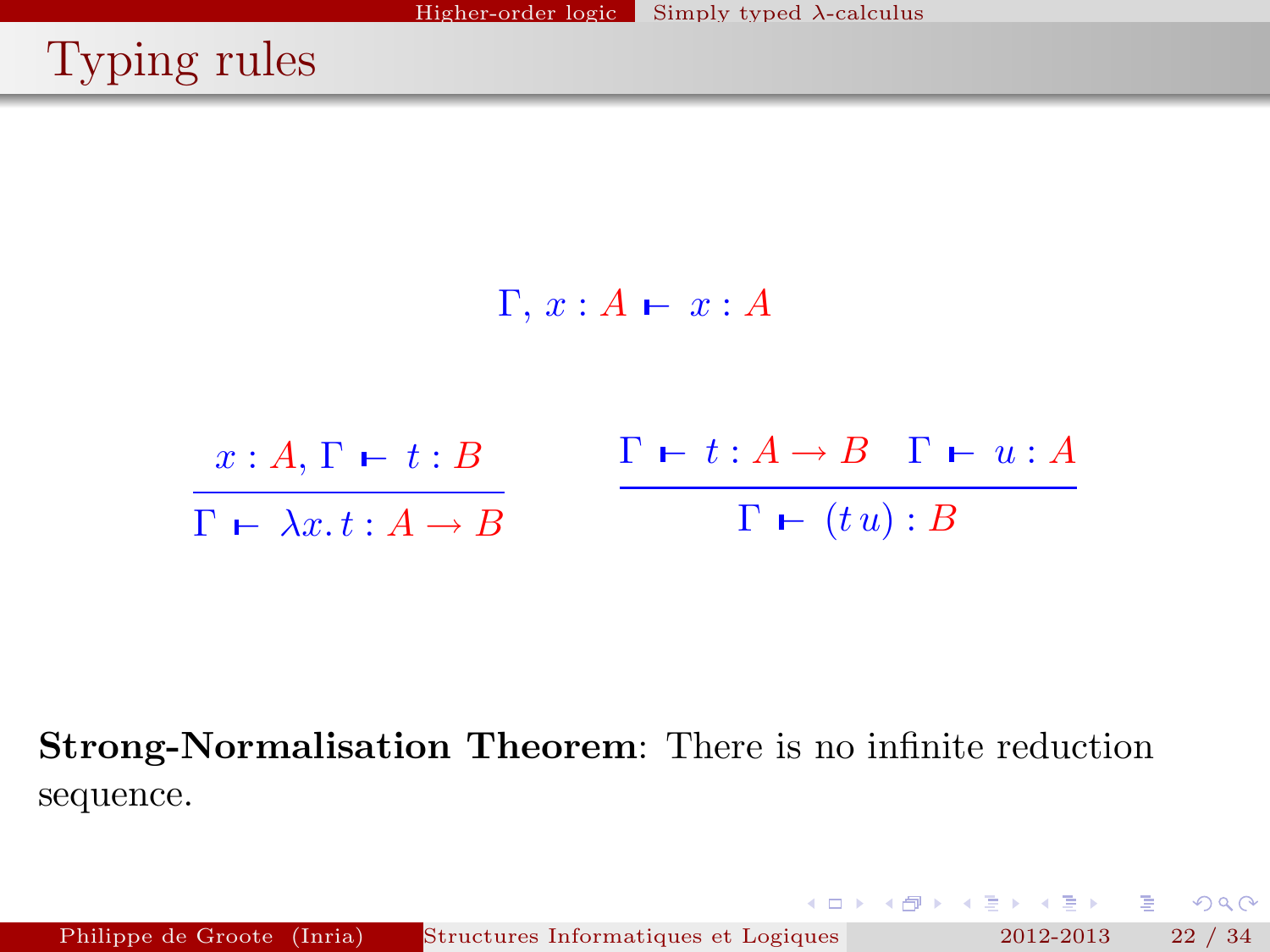#### [Modal logic](#page-5-0)

- [Possibility and necessity](#page-5-0)
- [Kripke semantics](#page-10-0)
- [Intension and extension](#page-15-0)

### 3 [Higher-order logic](#page-18-0)

- [Simply typed](#page-18-0)  $\lambda$ -calculus
- [Church's simple theory of types](#page-22-0)
- [Standard model](#page-26-0)
- [Inherent incompleteness](#page-29-0)  $\bullet$
- **[Henkin Models](#page-32-0)**

舌

∢ ⊞i

 $\overline{a}$ 

<span id="page-22-0"></span> $\Omega$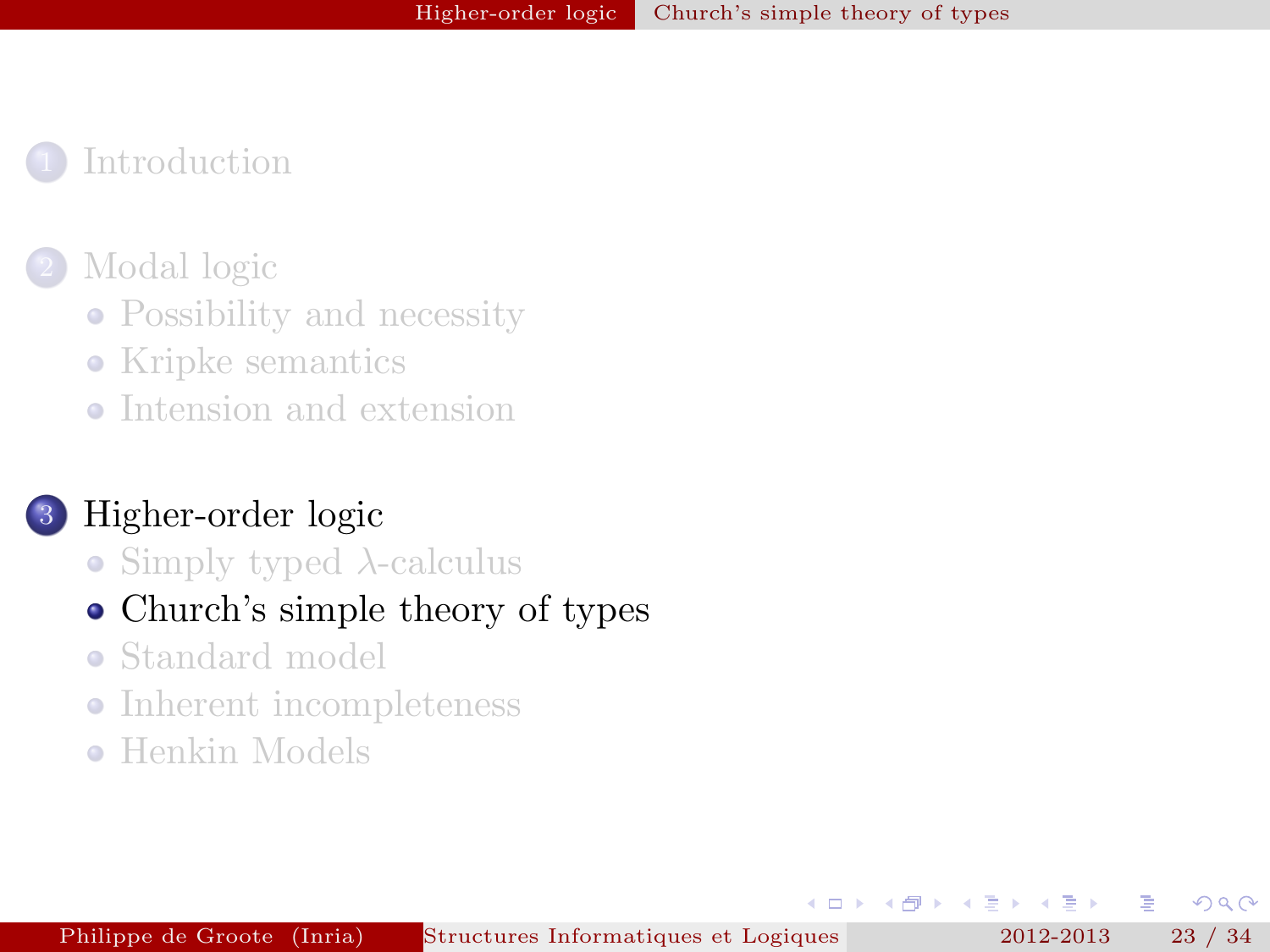# Syntax



A. Church (1903–1995)

Two atomic types:  $\iota$ ,  $o$ 

```
Logical constants:
```

$$
\begin{array}{ccc}\n\bot & : & o \\
\supset & : & o \to o \to o \\
\forall_{\alpha} & : & (\alpha \to o) \to o \quad \text{(at each type } \alpha)\n\end{array}
$$

 $\iota$  is the type of individuals and  $\iota$  is the type of propositions.

Formulas are defined to be well-typed  $\lambda$ -terms of type  $\rho$ . We write  $P \supset Q$  and  $\forall x \in P$  for  $\supset PQ$  and  $\forall_{\alpha} (\lambda x \in P)$ , respectively. Similarly for the other connectives  $(\neg, \wedge, \vee, \equiv, \exists)$ , which are defined in the usual way.

 $t = u$  is defined as  $\forall P.P \, t \supset P u$ .

 $E = \Omega Q$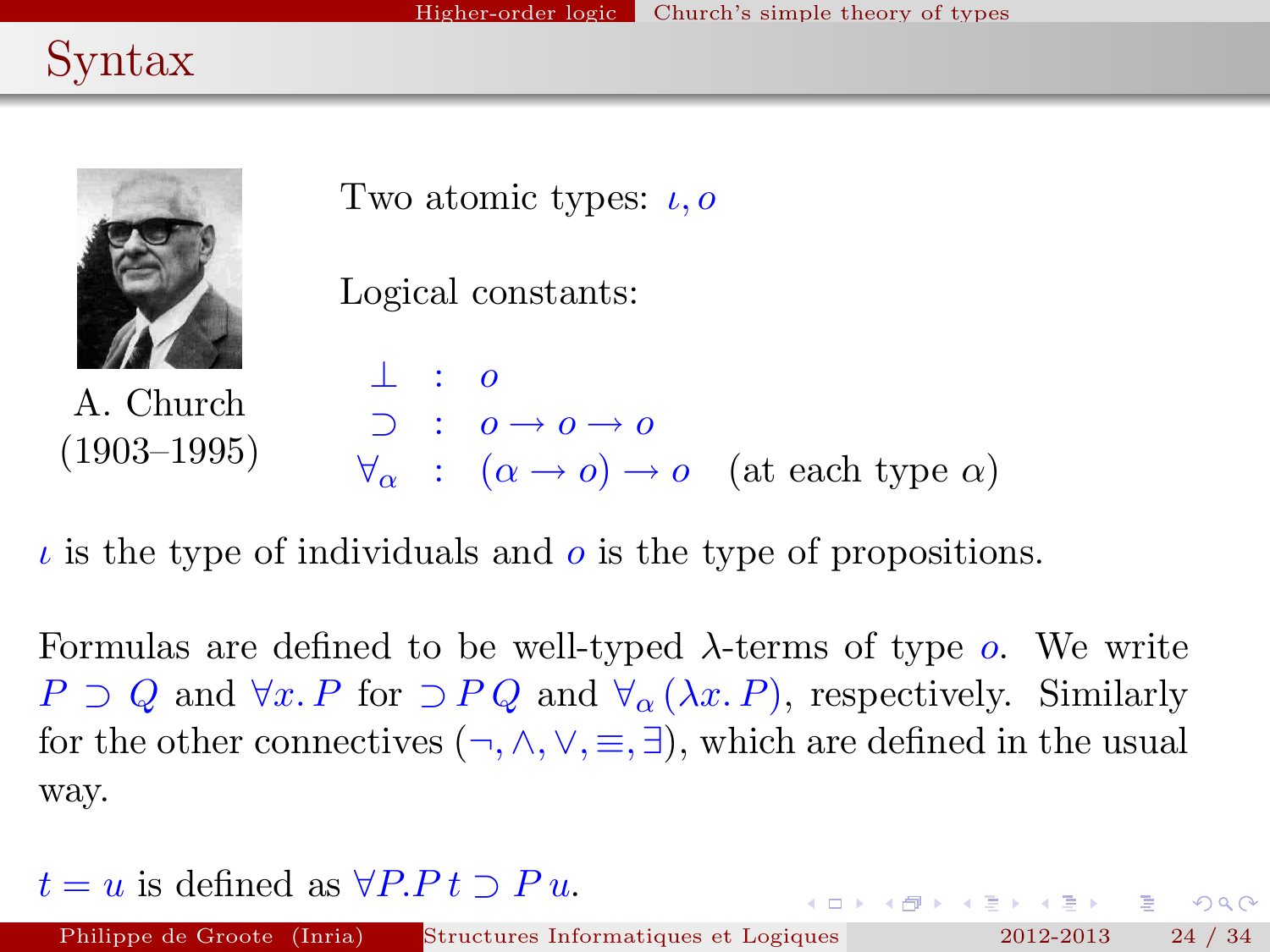# Deductive system

Logical rules:

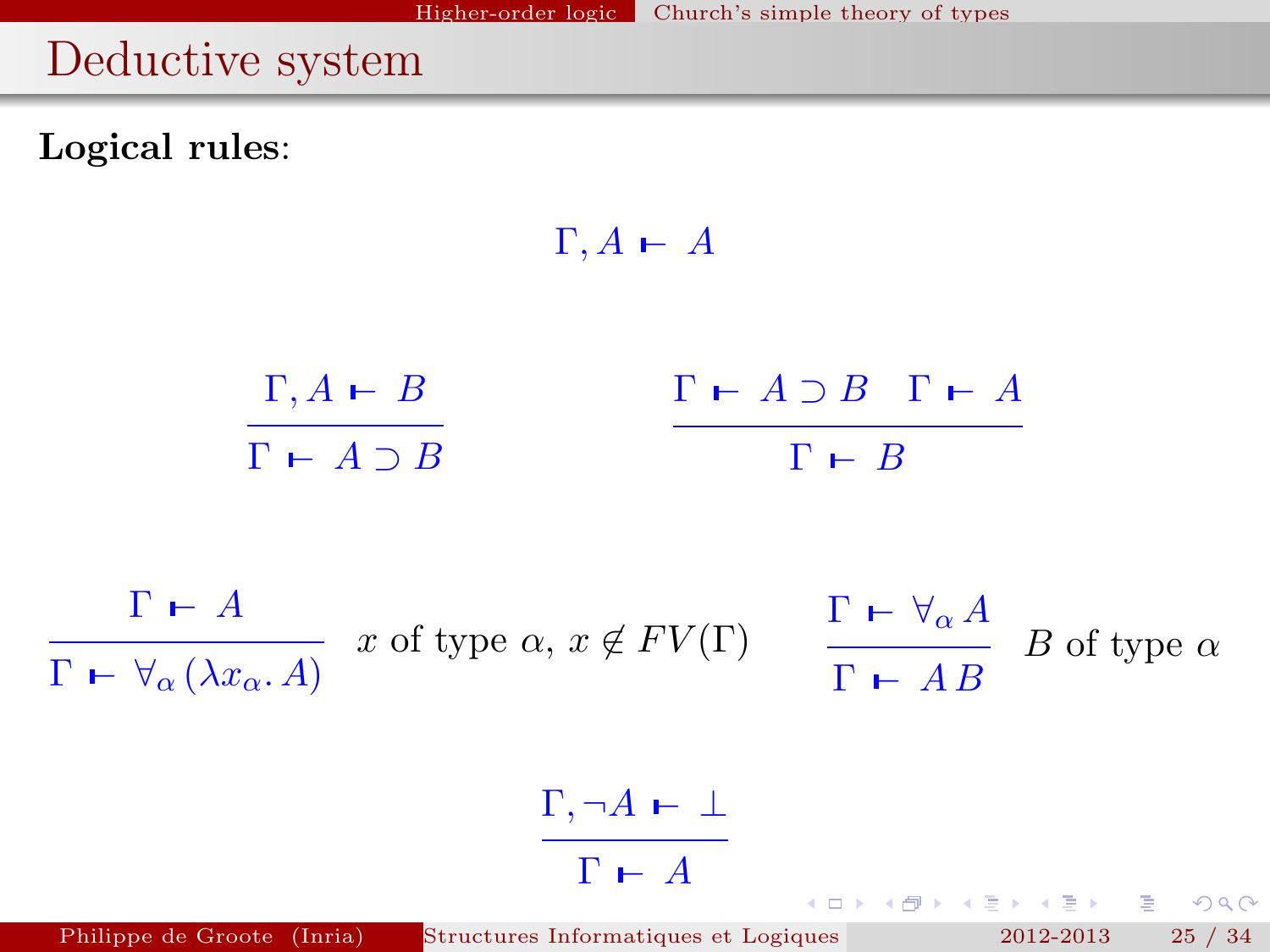# Deductive system

Conversion rule:

$$
\frac{\Gamma \vdash A}{\Gamma \vdash B} \text{ where } A =_{\beta} B
$$

Extensionality axioms:

$$
\Gamma \vdash (\forall_{\alpha} x. Ax = B x) \supset (A = B)
$$

 $\Gamma \vdash (A \equiv B) \supset (A = B)$ 

Philippe de Groote (Inria) Structures Informatiques et Logiques pour la Modielisation 2012-2013 26 / 34

重

 $2Q$ 

**K ロ ト K 倒 ト K ヨ ト K ヨ ト**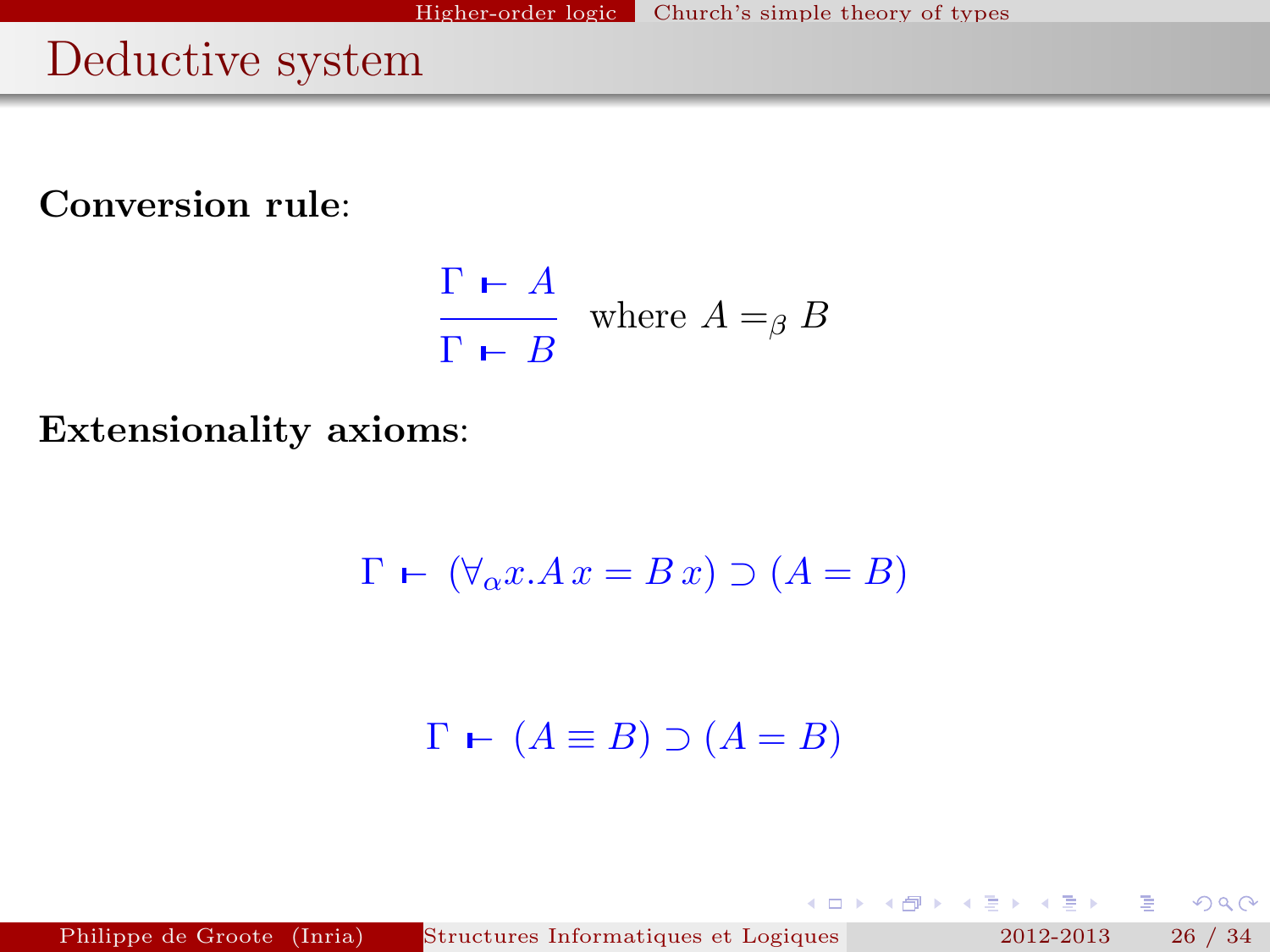#### [Modal logic](#page-5-0)

- [Possibility and necessity](#page-5-0)
- [Kripke semantics](#page-10-0)
- [Intension and extension](#page-15-0)

# 3 [Higher-order logic](#page-18-0)

- [Simply typed](#page-18-0)  $\lambda$ -calculus
- [Church's simple theory of types](#page-22-0)

# [Standard model](#page-26-0)

- [Inherent incompleteness](#page-29-0)
- **[Henkin Models](#page-32-0)**

舌

<span id="page-26-0"></span> $\Omega$ 

E

4. 重.  $\rightarrow$ 

 $\overline{a}$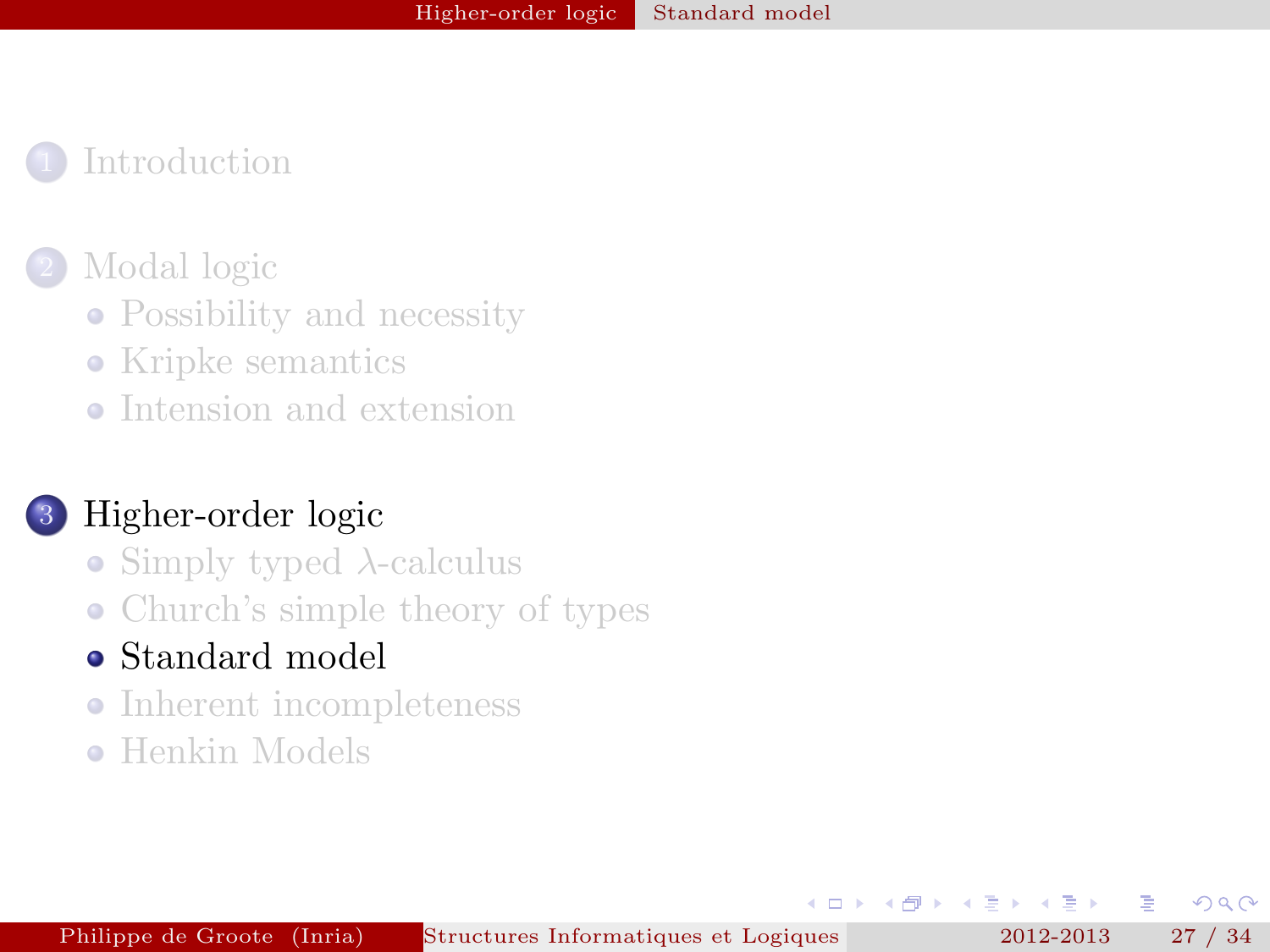#### Higher-order logic Standard model

# Interpretation of the types and the terms

- $M = \langle (D_a)_{a \in T} , \mathcal{I} \rangle$
- $D_{\iota}$  is given.
- $D_0 = \{0, 1\}$
- $D_{A\rightarrow B}=D_{B}{}^{D_{A}}$
- $\bullet \llbracket c \rrbracket_n = \mathcal{I}(c)$
- $\bullet \llbracket x \rrbracket_n = \eta(x)$
- $\bullet \ [\![\lambda x. t]\!]_n = a \mapsto [\![t]\!]_{n[x:=a]}$
- $\llbracket t \, u \rrbracket_\eta = \llbracket t \rrbracket_\eta (\llbracket u \rrbracket_\eta)$

With the expected interpretations for the logical constants.

 $\mathcal{A}$   $\overline{\mathcal{B}}$   $\rightarrow$   $\mathcal{A}$   $\overline{\mathcal{B}}$   $\rightarrow$   $\mathcal{A}$   $\overline{\mathcal{B}}$   $\rightarrow$ 

重し  $2Q$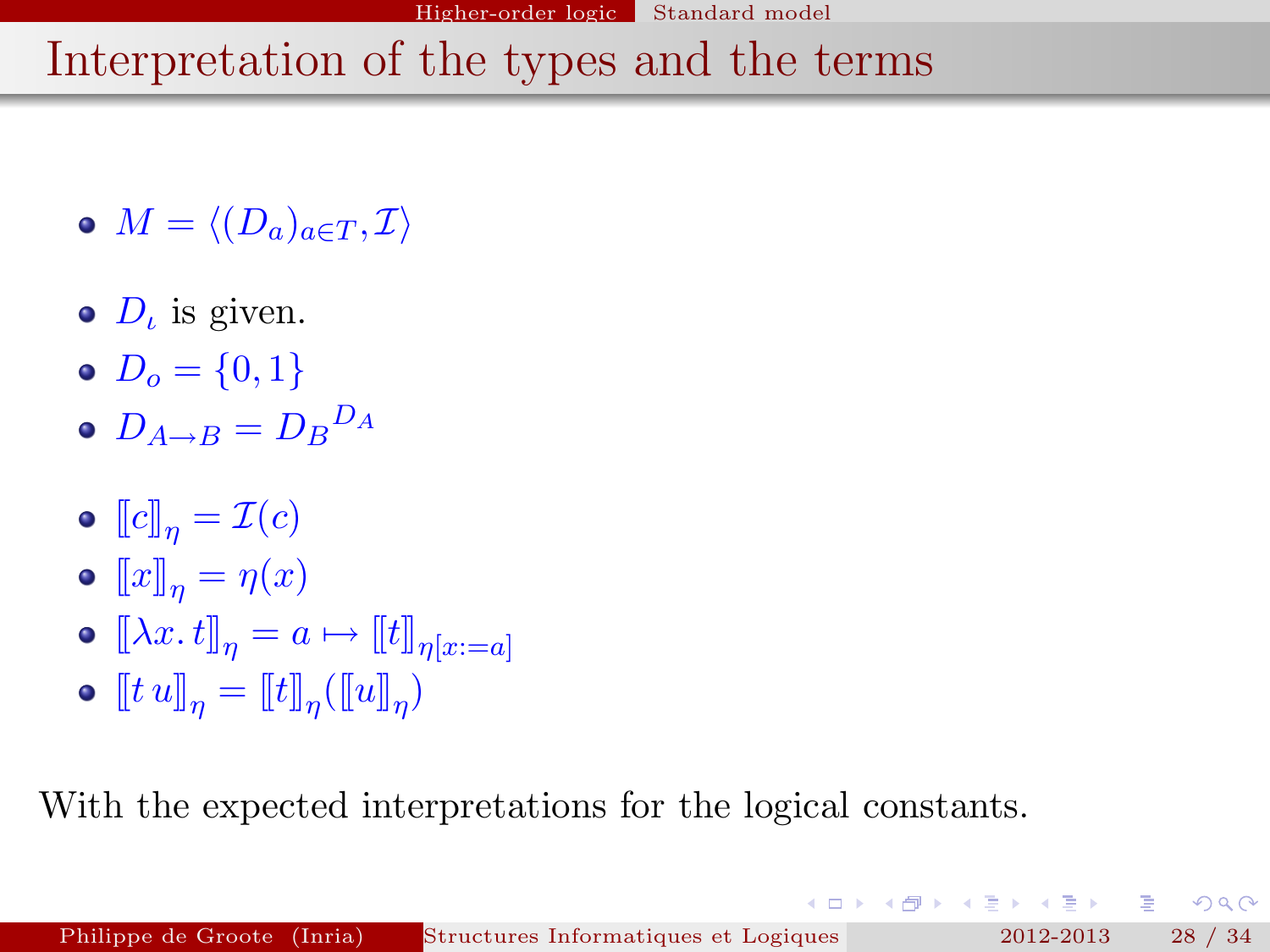Higher-order logic as a set theory

- Sets as characteristic functions, i.e., sets of "elements" of type  $\alpha$  as terms of type  $\alpha \rightarrow o$ .
- $\bullet \{x \mid P\}$  as  $\lambda x. P$
- $\bullet t \in A$  as  $At$

 $QQ$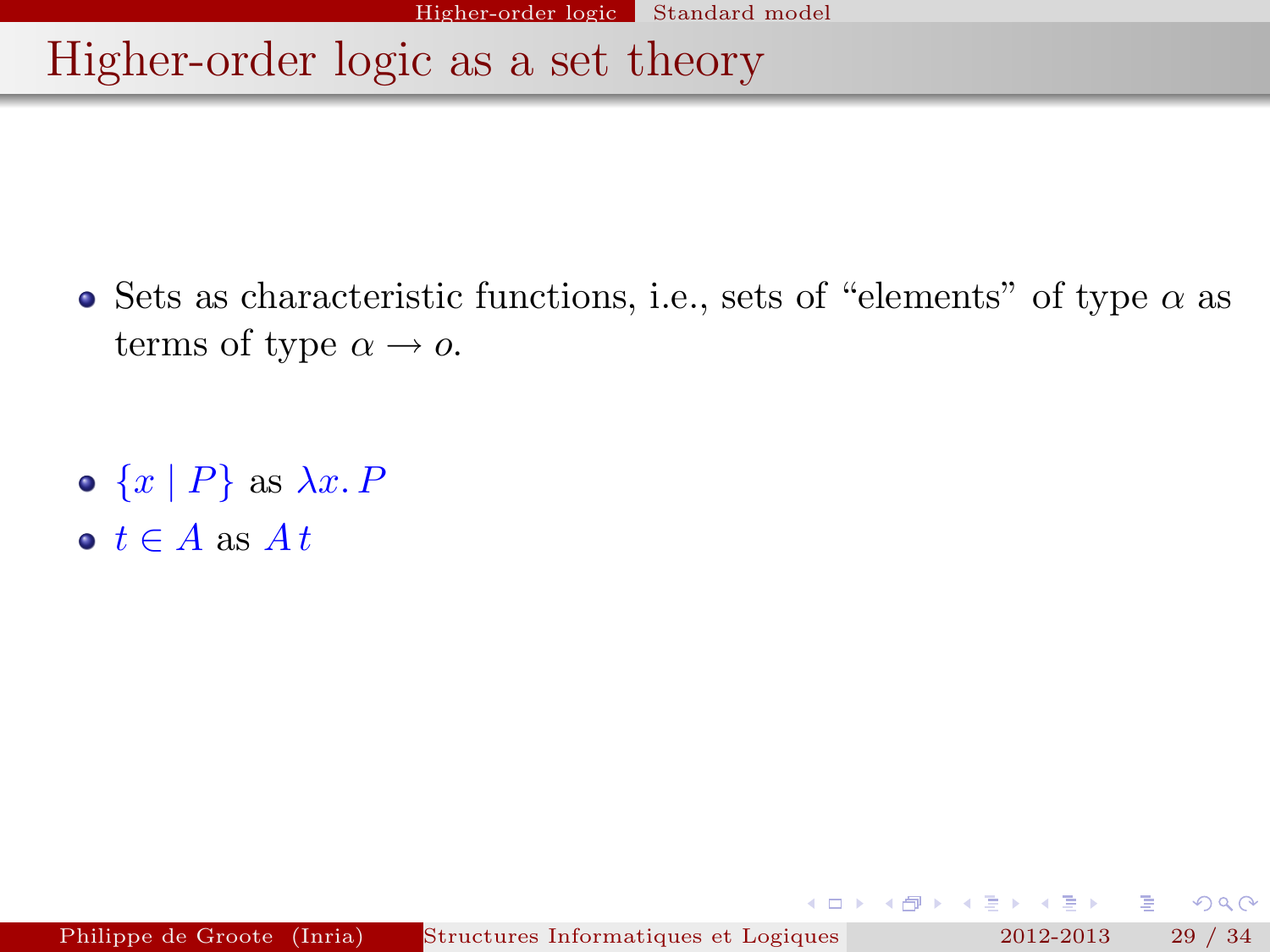#### [Modal logic](#page-5-0)

- [Possibility and necessity](#page-5-0)
- [Kripke semantics](#page-10-0)
- [Intension and extension](#page-15-0)

### 3 [Higher-order logic](#page-18-0)

- [Simply typed](#page-18-0)  $\lambda$ -calculus
- [Church's simple theory of types](#page-22-0)
- [Standard model](#page-26-0)
- [Inherent incompleteness](#page-29-0)  $\bullet$
- **[Henkin Models](#page-32-0)**

舌

4 重 **B** 

 $\overline{a}$ 

<span id="page-29-0"></span> $\Omega$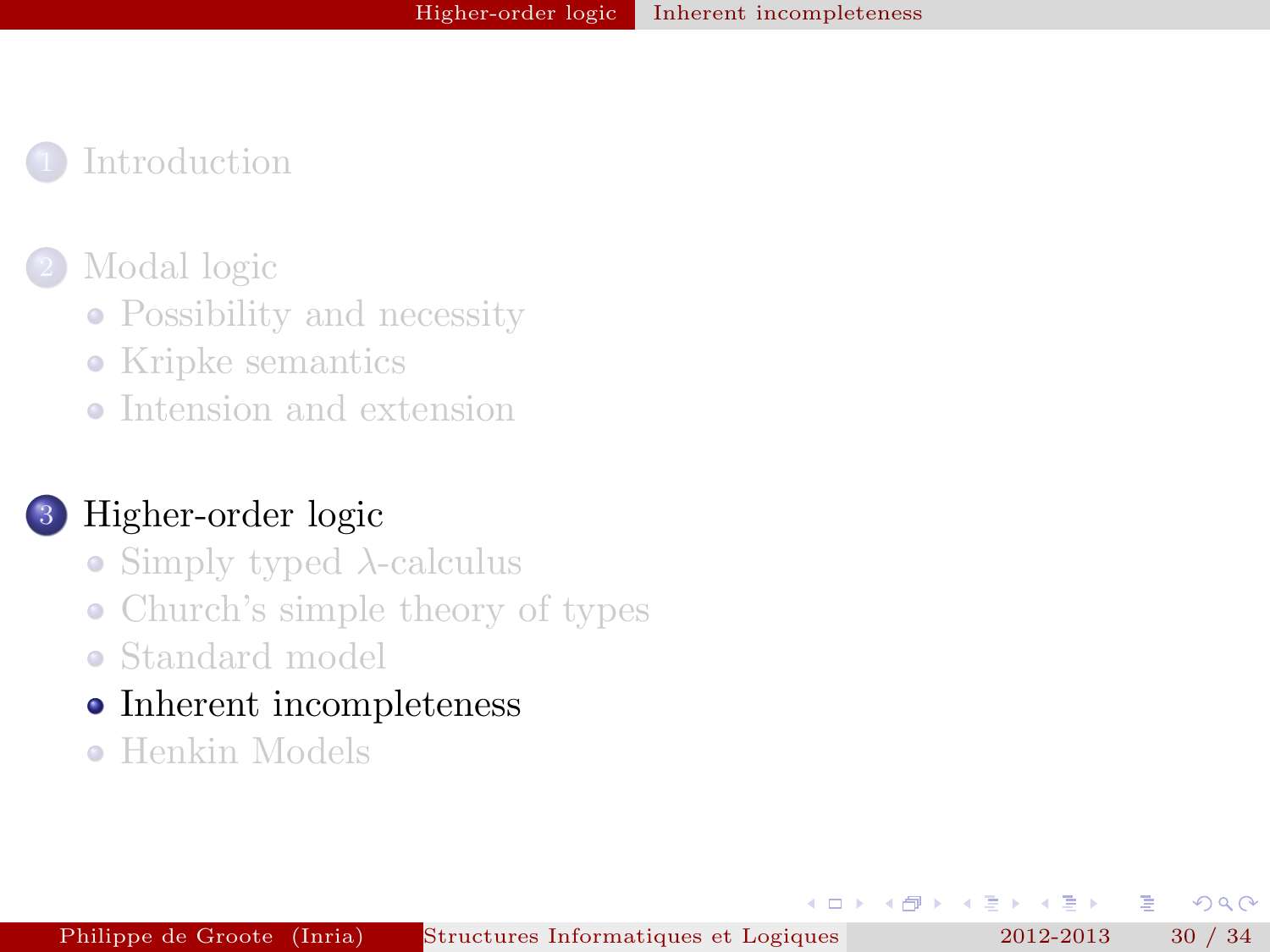# The set of natural numbers

$$
S \stackrel{\triangle}{=} (\forall x. s \ x \neq 0) \ \land \ (\forall xy. s \ x = s \ y \ \supset \ x = y)
$$

$$
N \stackrel{\triangle}{=} \lambda x. (\forall R. R \ 0 \ \land \ (\forall y. R \ y \ \supset \ R \ (s \ y)) \ \supset \ R \ x)
$$

The only model of  $S \wedge \forall x. N x$  is the set of natural numbers.

Philippe de Groote (Inria) Structures Informatiques et Logiques pour la Modielisation 2012-2013 31 / 34

<span id="page-30-0"></span> $2Q$ 

 $4$  ロ )  $4$  何 )  $4$  글 )  $4$  글 )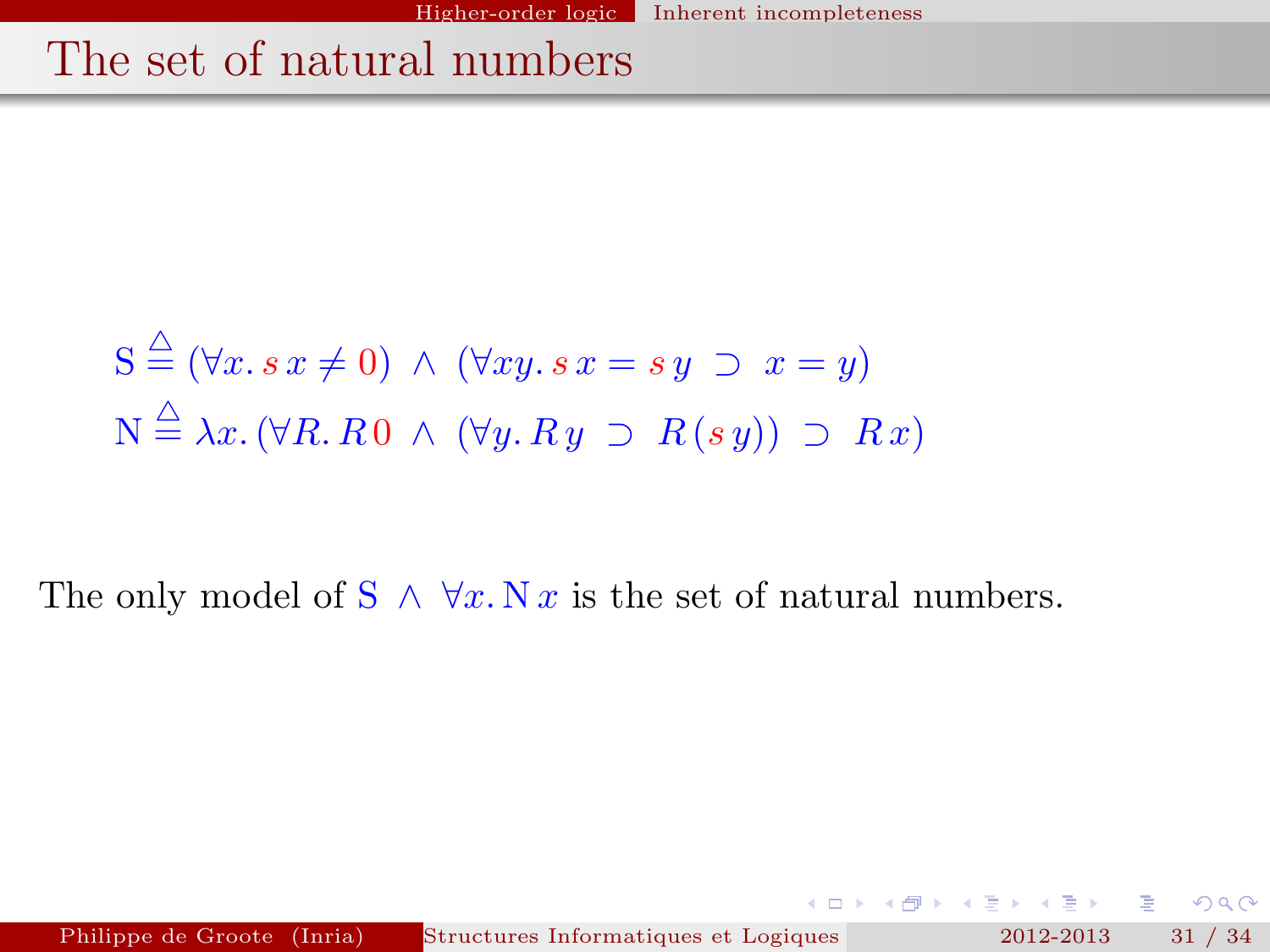# Incompleteness

Let  $\phi$  be a formula of Peano's Arithmetic, and define  $\phi^N$  as follows:

- $\phi^N = \phi$ , for  $\phi$  an atomic formula,
- $(\neg \phi)^N = \neg \phi^N,$
- $(\phi * \psi)^N = \phi^N * \psi^N$ , for  $* \in {\wedge, \vee, \supset, \equiv}$ ,
- $(\forall x. \, \phi)^N = \forall x. (\mathcal{N} \, x \supset \phi^N),$
- $(\exists x. \, \phi)^{\mathcal{N}} = \exists x. (\mathcal{N} \, x \wedge \phi^{\mathcal{N}}).$

Let D be the conjunction of the universal closures of the defining equations for addition and multiplication, and let PA be  $S \wedge \forall x \vee x \wedge D$ .

Then, the formula PA  $\supset \phi$  is valid if and only if  $\phi$  is true in the standard model of Peano's arithmetic.

**Corollary:** incompleteness of higher-order lo[gi](#page-30-0)c[.](#page-32-0) Philippe de Groote (Inria) Structures Informatiques et Logiques 2012-2013 32 / 34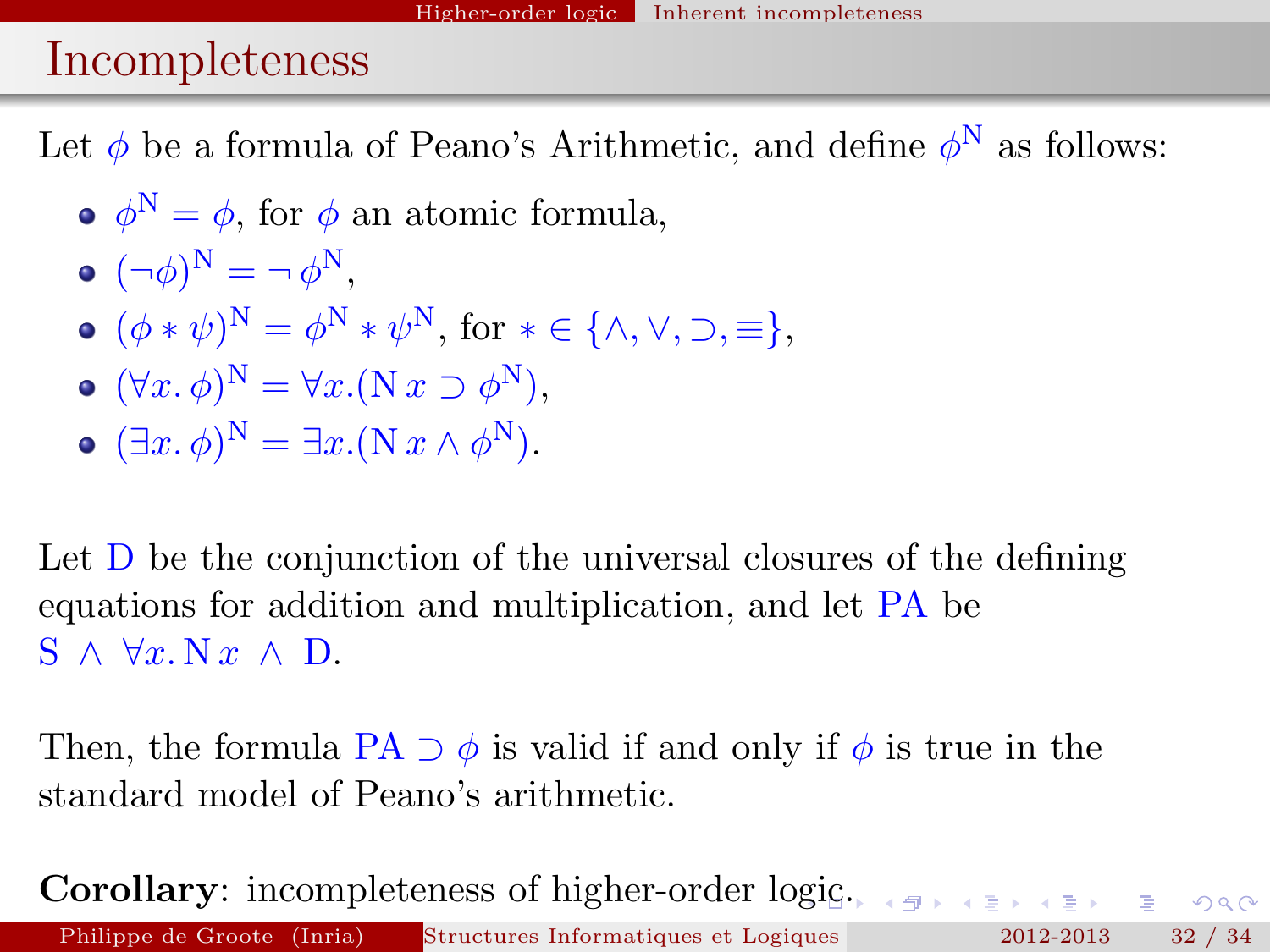#### [Modal logic](#page-5-0)

- [Possibility and necessity](#page-5-0)
- [Kripke semantics](#page-10-0)
- [Intension and extension](#page-15-0)

### 3 [Higher-order logic](#page-18-0)

- [Simply typed](#page-18-0)  $\lambda$ -calculus
- [Church's simple theory of types](#page-22-0)
- [Standard model](#page-26-0)
- [Inherent incompleteness](#page-29-0)
- **[Henkin Models](#page-32-0)**

E

舌

4. 重.  $\rightarrow$ 

 $\overline{a}$ 

<span id="page-32-0"></span> $\Omega$